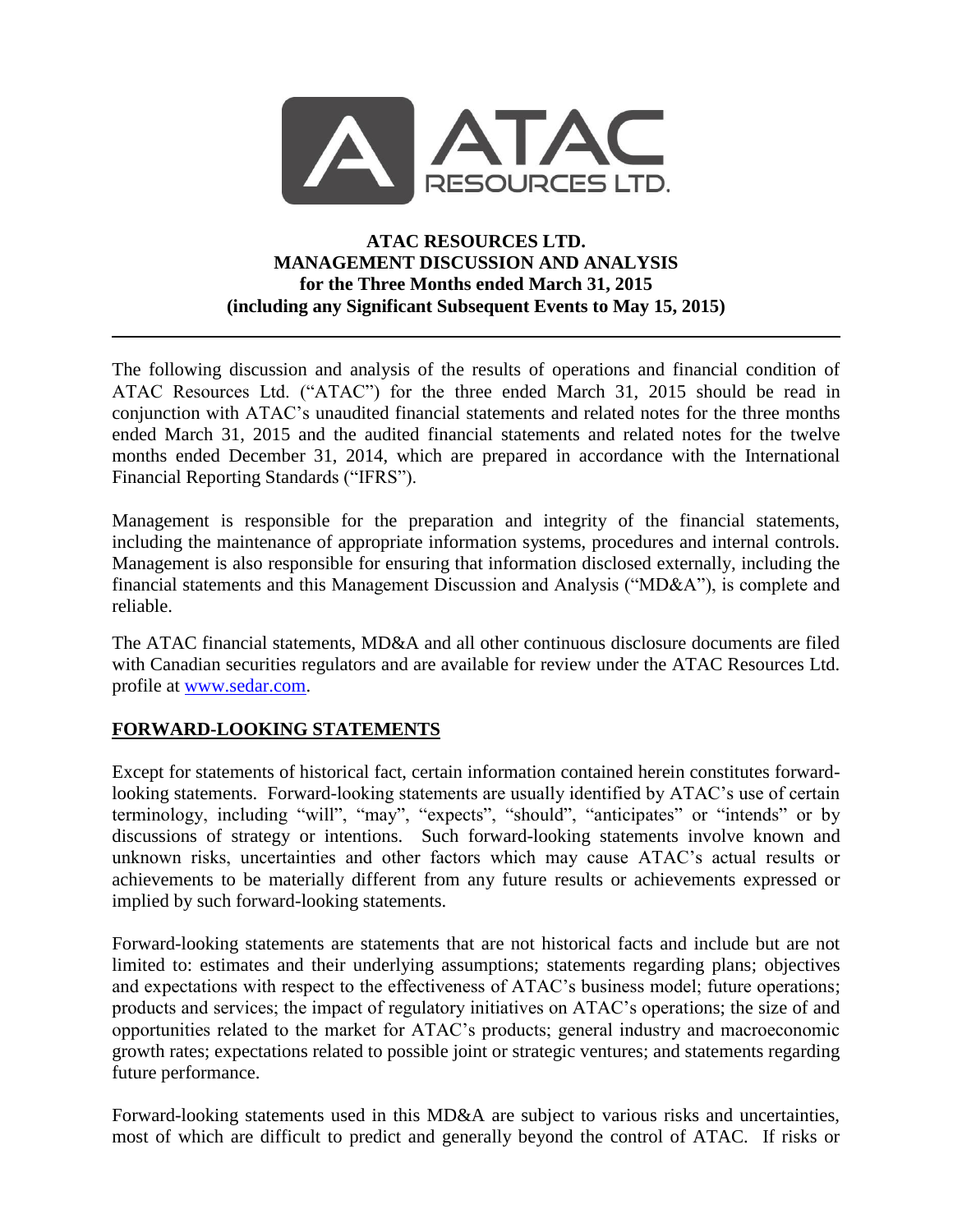uncertainties materialize, or if underlying assumptions prove incorrect, the actual results may vary materially from those expected, estimated or projected. Forward-looking statements in this MD&A are not a prediction of future events or circumstances and those future events or circumstances may not occur. Given these uncertainties, the reader of the information included herein is cautioned not to place undue reliance on such forward-looking statements.

#### **DESCRIPTION OF BUSINESS**

ATAC is in the business of exploring for metals and minerals with a particular emphasis on gold. It does not own interests in any producing operations. At present, management is concentrating most of its efforts on its wholly-owned Rackla Gold project in central Yukon. See "Exploration and Property Transactions" for additional information.

### **OVERALL PERFORMANCE**

As of May 15, 2015, ATAC had no debt and had working capital in excess of its anticipated expenditures for 2015. Such expenditures include costs related to administrative overhead and future exploration programs. See "Risks and Uncertainties" for additional information.

The focus of most of ATAC's human and financial resources is the Rackla Gold project and the included geological trends (the "Rau Trend" and the "Nadaleen Trend"). See "Exploration and Property Transactions" for additional information.

|                                                 | December 31,<br>2014 | December 31,<br>2013 | December 31,<br>2012 |
|-------------------------------------------------|----------------------|----------------------|----------------------|
| Revenues                                        | <b>Nil</b>           | <b>Nil</b>           | <b>Nil</b>           |
| Net (Loss)                                      | $(\$2,490,325)$      | $(\$2,814,918)$      | $(\$7,468,607)$      |
| Net (Loss) per Share<br>- Basic and Diluted     | $(\$0.02)$           | $(\$0.03)$           | (\$0.08)             |
| <b>Total Assets</b>                             | \$110,195,593        | \$105,062,045        | \$92,913,743         |
| <b>Total Long-term Financial</b><br>Liabilities | <b>Nil</b>           | <b>Nil</b>           | <b>Nil</b>           |
| <b>Cash Dividends</b><br>Declared per Share     | <b>Nil</b>           | <b>Nil</b>           | <b>Nil</b>           |

### **SELECTED ANNUAL INFORMATION**

Total assets have increased year over year mainly due to proceeds received from equity financings. For the most part, funds from such financings have been spent on property acquisition and exploration, which are capitalized.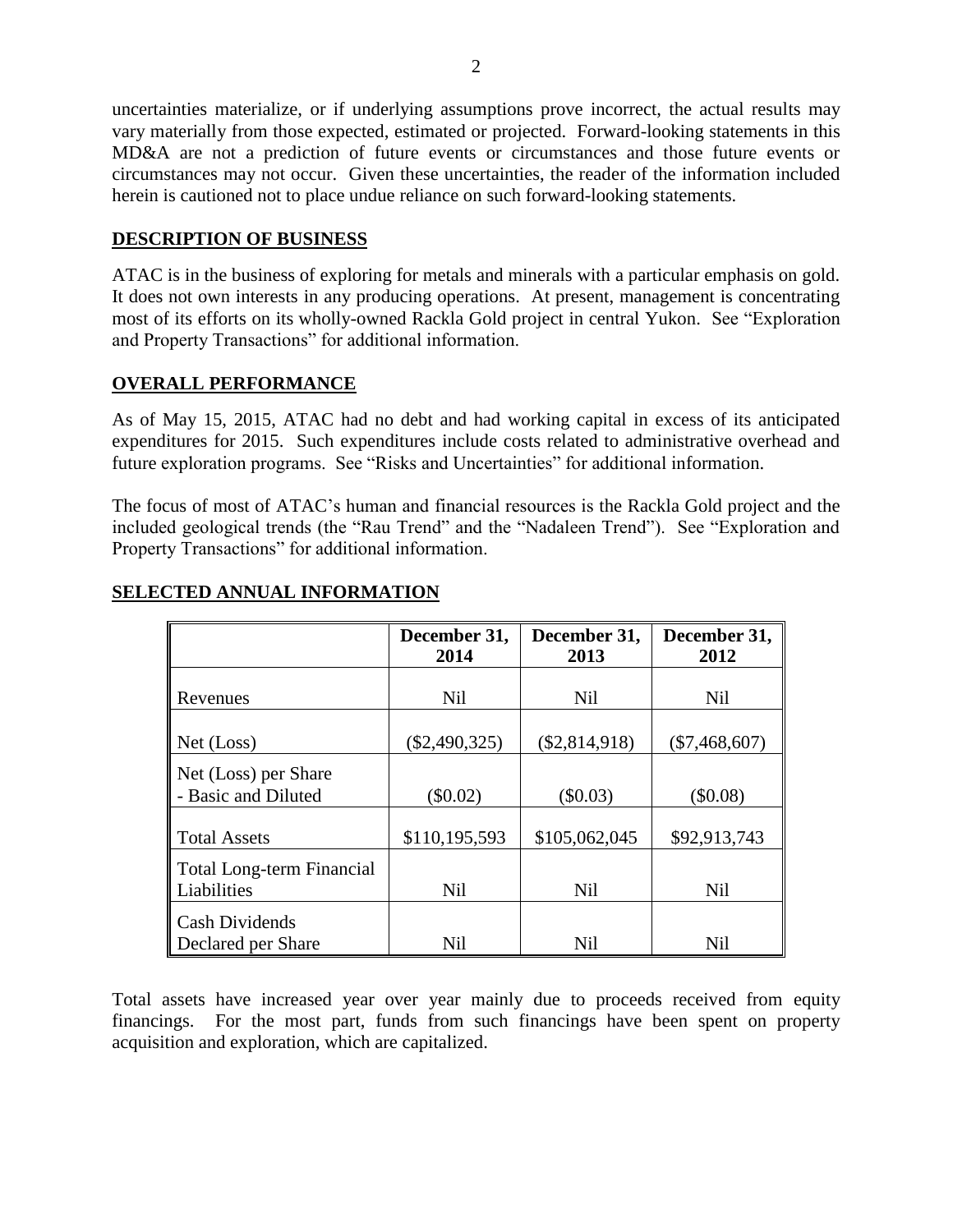The following table shows the results for the last quarter compared to those from the previous seven quarters.

|                      |                 |                   | <b>Net Income</b> |
|----------------------|-----------------|-------------------|-------------------|
|                      |                 | <b>Net Income</b> | (Loss) per        |
| <b>Period Ending</b> | <b>Revenues</b> | (Loss)            | <b>Share</b>      |
| March 31, 2015       | Nil             | $(\$206,934)$     | $($ \$0.00)       |
| December 31, 2014    | Ni1             | $(\$705,636)$     | $(\$0.01)$        |
| September 30, 2014   | Nil.            | $(\$800,912)$     | $(\$0.01)$        |
| June 30, 2014        | Ni1             | $(\$793,201)$     | $(\$0.01)$        |
| March 31, 2014       | Nil             | (\$190,576)       | $(\$0.00)$        |
| December 31, 2013    | Ni1             | $(\$335,500)$     | $(\$0.00)$        |
| September 30, 2013   | Ni1             | $(\$869,020)$     | $(\$0.01)$        |
| June 30, 2013        | Nil             | (\$1,286,611)     | (S0.01)           |

## **RESULTS OF OPERATIONS**

ATAC is an exploration stage company and has no operating revenues from mines. Most of its expenditures are exploration related and are capitalized (not accounted as operating expenses). The variations in losses from quarter to quarter over the previous eight financial quarters are largely attributable to variations in share-based payments, gains or losses on sale or option of mineral properties and gains or losses on the sale of marketable securities.

The change in net loss between the quarters ended March 31, 2015 and March 31, 2014 was immaterial.

## **LIQUIDITY AND CAPITAL RESOURCES**

As of March 31, 2015, working capital totalled \$19,549,565 compared to \$24,092,041 at March 31, 2014.

On January 23, 2015, ATAC granted an aggregate 1,800,000 incentive stock options to officers, directors and consultants. Each option entitles the holder to purchase one ATAC common share at a price of \$0.75 for a period of five years. The options are subject to vesting provisions under which 25% of the options vest after each three month period during the first year of the exercise period.

On March 27, 2015, 1,890,720 ATAC share purchase warrants expired unexercised. These warrants were issued as part of a flow-through unit private placement that closed on March 27, 2014. The exercise price of the warrants was \$2.70.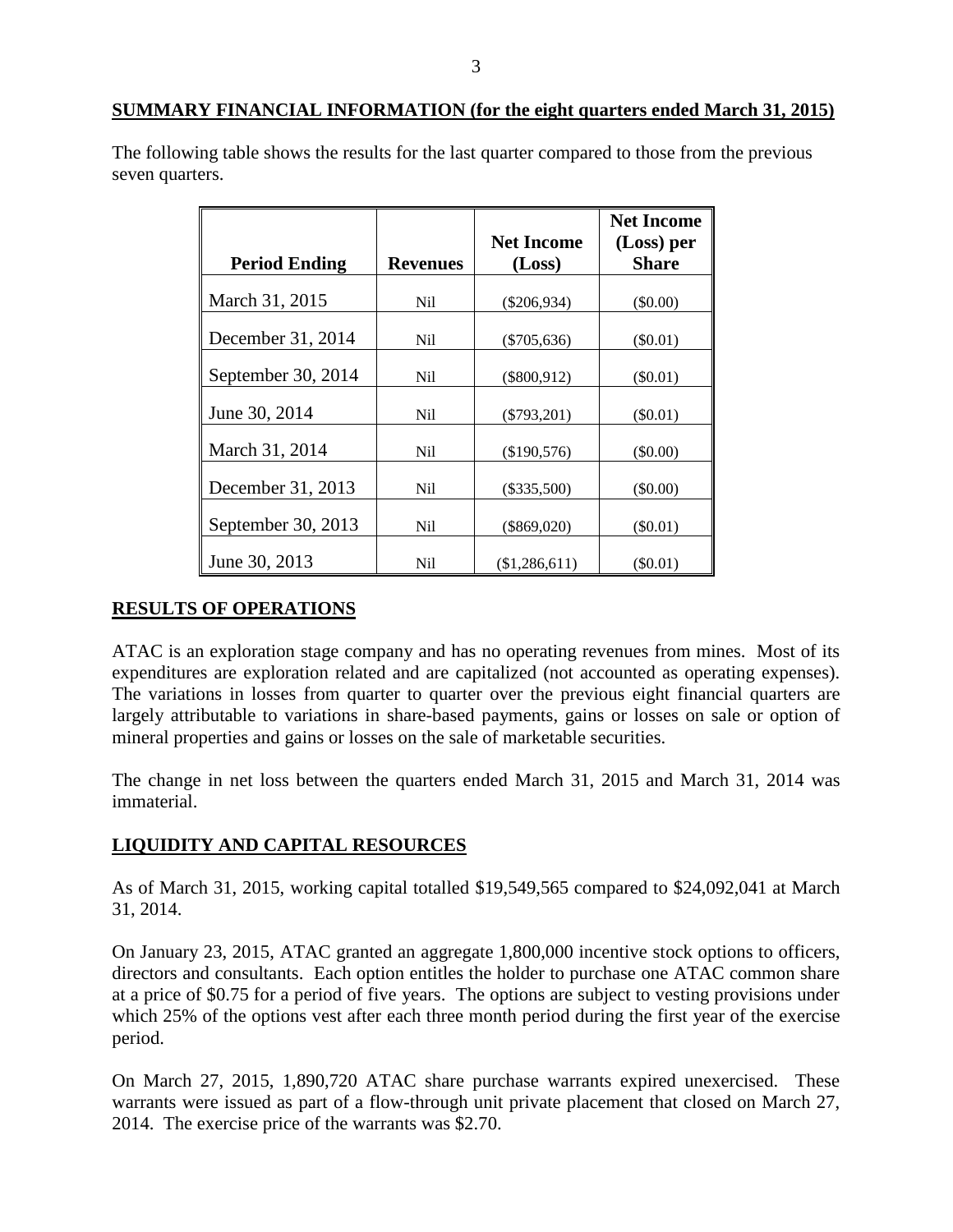As of May 15, 2015, ATAC owned marketable securities of other publicly traded junior resource companies with a total market value of approximately \$91,000. These securities were acquired by ATAC pursuant to various property option or sales agreements. See "Risks and Uncertainties" and "Forward Looking Statements" for additional information.

## **TRANSACTIONS WITH RELATED PARTIES**

#### **1. Management**

During the quarter ended March 31, 2015, legal fees and disbursements totalling \$10,834 were incurred with a personal law corporation controlled by Glenn R. Yeadon ("Yeadon"), a director and Secretary of ATAC, compared to \$47,939 incurred with Yeadon in the quarter ended March 31, 2014.

During the quarter ended March 31, 2015, accounting fees and disbursements totalling \$11,500 were incurred with Donaldson Grassi, Chartered Accountants ("Donaldson Grassi"), a firm in which ATAC's Chief Financial Officer Larry Donaldson is a partner, compared to \$10,500 incurred with Donaldson Grassi in the quarter ended March 31, 2014.

During the quarter ended March 31, 2015, consulting fees totalling \$10,500 were paid to Douglas O. Goss Professional Corporation ("Goss P.C."), a private company controlled by Douglas O. Goss, a director and Chairman of ATAC, compared to \$10,500 paid to Goss P.C. during the quarter ended March 31, 2014.

During the quarter ended March 31, 2015, consulting fees totalling \$9,844 were paid to Ian Talbot ("Talbot"), ATAC's Chief Operating Officer compared to \$10,062 paid to Talbot in the quarter ended March 31, 2014.

During the quarter ended March 31, 2015, consulting fees totalling \$11,455 were paid to Carvest Holdings Ltd., a private company controlled by Robert Carne, the President and a director of ATAC. See below for pre-March 1, 2015 payments to Robert Carne.

## **2. Archer, Cathro & Associates (1981) Limited**

During the quarter ended March 31, 2015, \$297,253 in property location, acquisition, exploration, management, office rent and administration costs were billed by Archer, Cathro & Associates (1981) Limited ("Archer Cathro"), compared to \$306,567 billed by Archer Cathro for the quarter ended March 31, 2014.

Included in the costs billed to ATAC by Archer Cathro for the quarter ended March 31, 2015, was \$37,845 in consulting fees paid to Robert Carne for the period January 1 through February 28, 2015, compared to \$34,000 paid to Robert Carne in the quarter ended March 31, 2014. As of March 1, 2015, Robert Carne provides consulting services directly to ATAC as an independent consultant. Prior to March 1, 2015, the only direct remuneration Robert Carne received from ATAC was by way of stock options.

Included in the costs billed to ATAC by Archer Cathro during the quarter ended March 31, 2015, was \$34,715 in salary paid to Graham Downs, the Chief Executive Officer of ATAC compared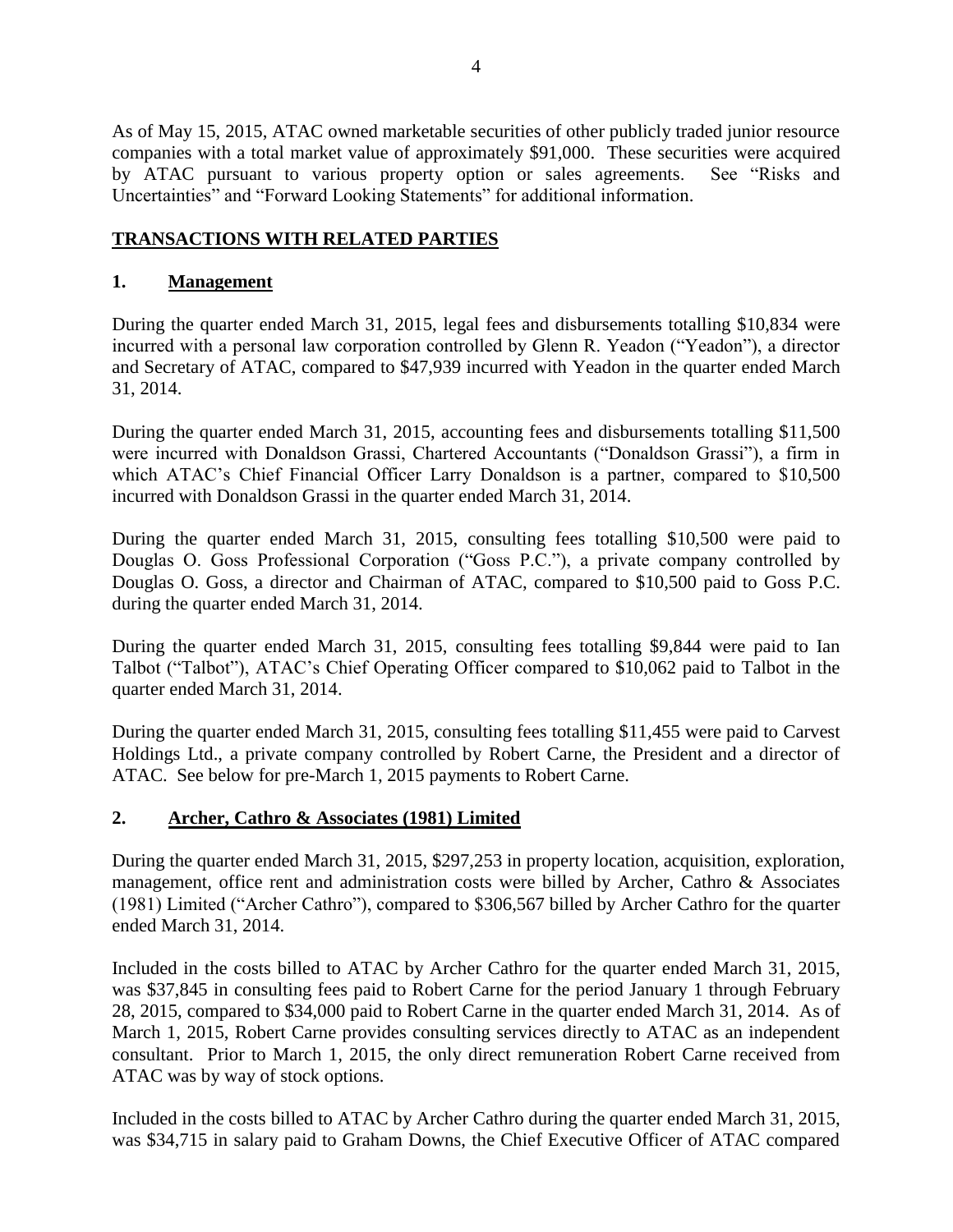to \$34,450 paid to Graham Downs in the quarter ended March 31, 2014. The only direct remuneration Graham Downs receives from ATAC is by way of stock options.

Archer Cathro is a geological consulting firm with offices in Vancouver and Squamish, British Columbia and Whitehorse, Yukon. Douglas Eaton is the President of Archer Cathro and is the President, Chief Executive Officer and a director of Strategic Metals Ltd., one of ATAC's larger shareholders.

Douglas Eaton is not an employee, officer or director of ATAC and does not receive any salary, bonuses or benefits directly from ATAC other than by way of incentive stock options as a consultant. Mr. Eaton receives indirect compensation from ATAC through his interest in Archer Cathro. This indirect compensation depends on Archer Cathro's profitability and is highly variable, because of the cyclical nature of the mineral exploration industry. Archer Cathro's profits are only partially derived from ATAC's exploration activities and are strongly influenced by the amount of work it does on behalf of other companies and capital outlays it must make to sustain its business. Mr. Eaton's interest in Archer Cathro has varied between 20 and 100% at various times since he became a partner in 1981 and currently stands at 49.5%.

Archer Cathro does not: (i) own any ATAC shares or warrants; or (ii) hold any interests or royalties relating to any of the ATAC mineral properties. The majority of the ATAC mineral properties are registered in the name of Archer Cathro and are held by Archer Cathro as bare trustee for ATAC under the terms of a trust indenture. In addition to holding legal title to mineral properties for ATAC, Archer Cathro provides the following administrative services related to the ATAC mineral properties: (i) mineral tenure management; (ii) the filing of annual assessment reports; and (iii) the management of land use (exploration) permits.

ATAC has no contractual obligation to use Archer Cathro's exploration or administrative services and Archer Cathro's continued engagement depends entirely upon the approval of the ATAC board of directors. Exploration and administrative activities conducted by Archer Cathro are designed and monitored by the senior management of ATAC and are approved by the ATAC board of directors. Formulation of exploration programs begins with a review of previous exploration results and assessment needs by management, who then instruct Archer Cathro geologists to prepare draft exploration programs and budgets, which are submitted to management for review and, where necessary, revised before final proposals are taken to the ATAC board of directors for consideration and approval.

The exploration and administrative fees paid by ATAC to Archer Cathro are based on a schedule of fees prepared by Archer Cathro and agreed to in advance by ATAC. These fees are periodically reviewed by Archer Cathro and independent members of ATAC board of directors to ensure that the fees are at or below industry standard rates.

Included in the fees paid to Archer Cathro for the period ended March 31, 2015 is rent for furnished space in Archer Cathro's Vancouver office. Office rental fees are charged on a monthto-month basis with no ongoing contractual obligation on the part of ATAC to continue to occupy its current office space. The monthly office rental paid by ATAC amounts to less than 20% of Archer Cathro's monthly lease costs for its Vancouver office. The rental payment also allows ATAC to use space in Archer Cathro's Squamish office and its Whitehorse office, warehouse and storage compound, at no additional cost to ATAC.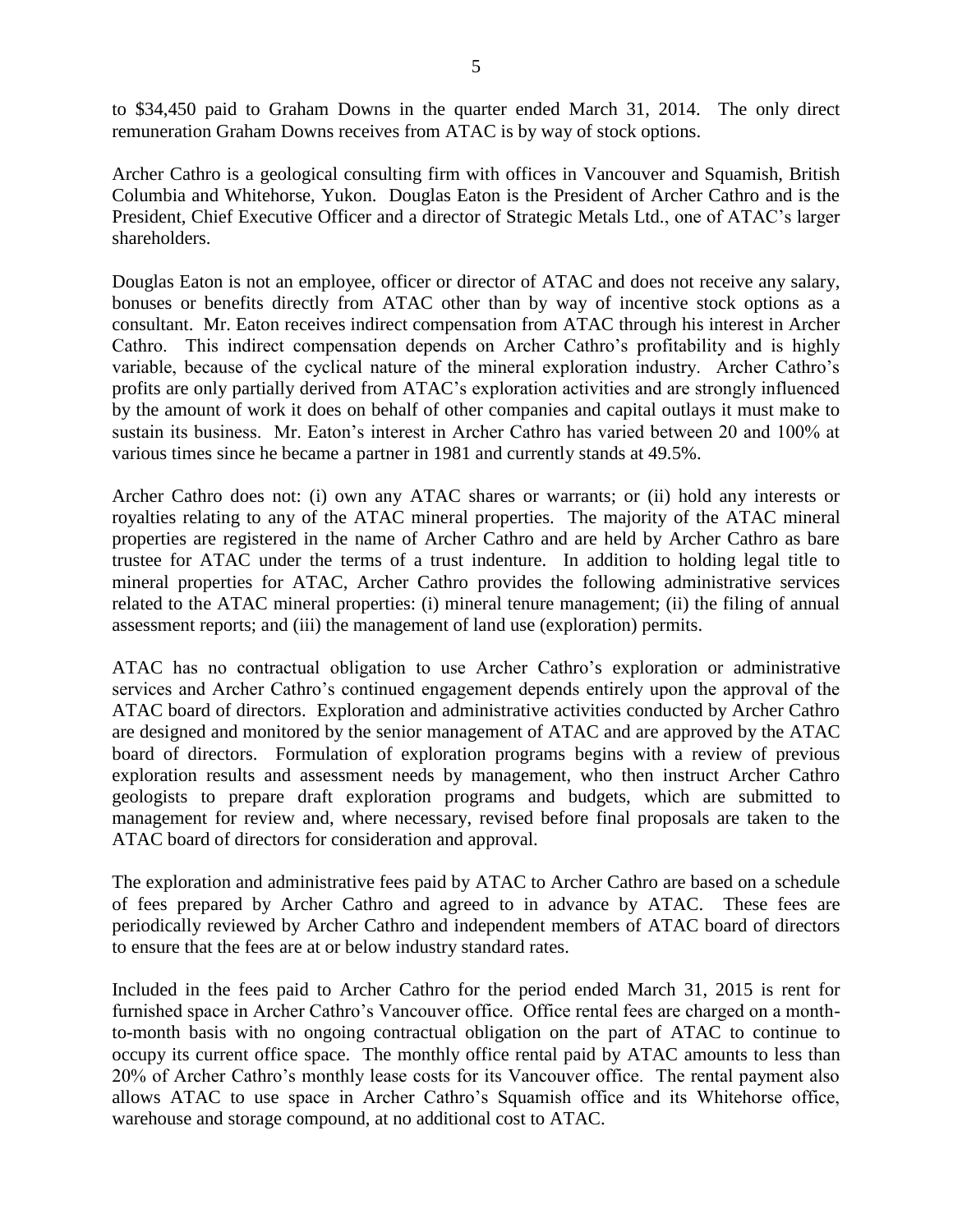The ongoing relationship between Archer Cathro and ATAC includes access by ATAC to Archer Cathro's proprietary exploration data base. This data base has been assembled by Archer Cathro over its 49 years of operation. ATAC does not pay Archer Cathro for access to the data base and it is made available to ATAC on a voluntary, goodwill basis by Archer Cathro. Archer Cathro is paid for the time its geologists spend researching the data, but it and its geologists do not receive any cash bonuses, shares or royalty interests as compensation for access to the data base or for the identification of attractive exploration targets that result from the data base research. Most of ATAC's current mineral properties were staked or acquired on the basis of research done by Archer Cathro geologists.

# **RISKS AND UNCERTAINTIES**

In conducting its business, ATAC faces a number of risks and uncertainties related to the mineral exploration industry. Some of these risk factors include risks associated with land title, exploration and development, government and environmental regulations, permits and licenses, competition, fluctuating metal prices, the requirement and ability to raise additional capital through future financings and price volatility of publicly traded securities.

(a) Title Risks

Although ATAC has exercised due diligence with respect to determining title to the properties in which it has a material interest, there is no guarantee that title to such properties will not be challenged or impugned. Third parties may have valid claims underlying portions of ATAC's interests. Its claims, permits or tenures may be subject to prior unregistered agreements or transfers or to native land claims. Title to the claims, permits or tenures comprising ATAC's properties may also be affected by undetected defects. If a title defect exists, it is possible that ATAC may lose all or part of its interest in the property to which such defect relates.

(b) Exploration and Development

Resource exploration and development is a highly speculative business, characterized by a number of significant risks including, but not limited to, unprofitable efforts resulting not only from the failure to discover mineral deposits but also from finding mineral deposits that, though present, are insufficient in quantity and quality to return a profit from production.

(c) Environmental Regulations, Permits and Licenses

ATAC's operations may be subject to environmental regulations promulgated by government agencies from time to time. Environmental legislation provides for restrictions and prohibitions on spills, releases or emissions of various substances produced in association with certain mining industry operations, such as seepage from tailings disposal areas that would result in environmental pollution. A breach of such legislation may result in the imposition of fines and penalties. In addition, certain types of operations require the submission and approval of environmental impact assessments. Environmental legislation is evolving in a manner that means standards are stricter, and enforcement, fines and penalties for noncompliance are more stringent.

(d) Competition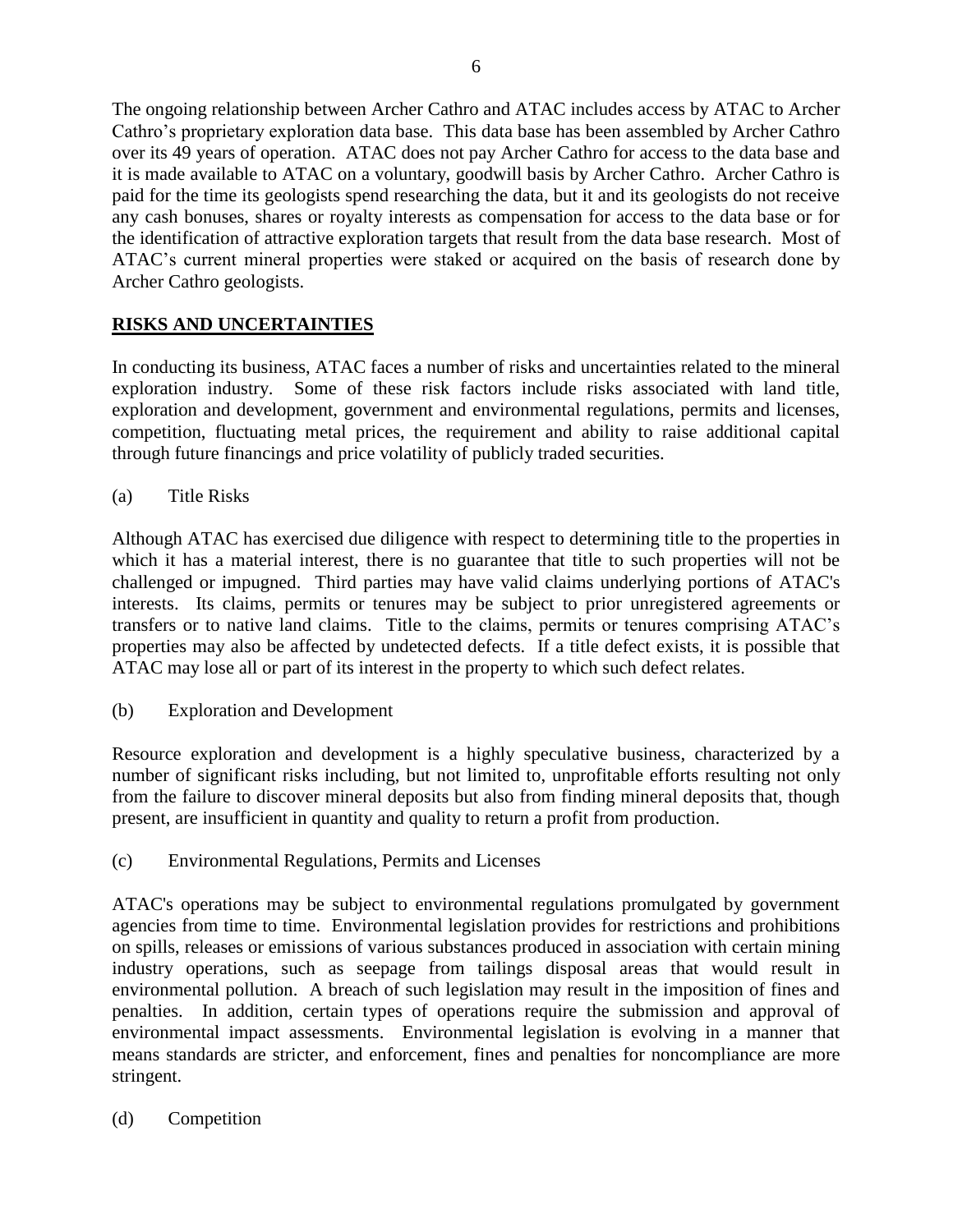The mineral exploration industry is intensely competitive in all its phases, and ATAC competes with other companies that have greater financial and technical resources. Competition could adversely affect ATAC's ability to acquire suitable properties or prospects in the future.

(e) Fluctuating Metal Prices

Factors beyond the control of ATAC have a direct effect on global metal prices, which have fluctuated widely, particularly in recent years. Consequently, the economic viability of any of ATAC's exploration projects and ATAC's ability to finance the development of its projects cannot be accurately predicted and may be adversely affected by fluctuations in metal prices.

(f) Future Financings

ATAC's continued operation will be dependent in part upon its ability to generate operating revenues and to procure additional financing. To date, ATAC has done so through equity financing.

Fluctuations of global equity markets can have a direct effect on the ability of exploration companies, including ATAC, to finance project acquisition and development through the equity markets. There can be no assurance that funds from ATAC's current income sources can be generated or that other forms of financing can be obtained at a future date. Failure to obtain additional financing on a timely basis may cause ATAC to postpone exploration or development plans, forfeit rights in some or all of the properties or joint ventures, or reduce or terminate some or all of the operations.

(g) Price Volatility of Publicly Traded Securities

During recent years, global equity markets have experienced a high level of price and volume volatility, and the market prices of securities of many companies have experienced wide fluctuations in price that have not necessarily been related to the operating performance, underlying asset values or prospects of such companies. There can be no assurance that continual fluctuations in price will not occur.

## **CRITICAL ACCOUNTING ESTIMATES**

ATAC prepares its financial statements in conformity with IFRS. ATAC lists its significant accounting policies in Note 2 to the annual audited consolidated financial statements for the twelve months ended December 31, 2014. Of these accounting policies, ATAC considers the following policy to be the most critical to the reader's full understanding and evaluation of ATAC's reported financial results.

#### Deferred Exploration Costs

ATAC is in the exploration stage with respect to its investment in natural resource properties and accordingly follows the practice of capitalizing all costs related to each exploration project, until such time as the project is put into commercial production, sold or abandoned. Management reviews capitalized costs on its mineral properties for signs of impairment both quarterly and annually and will recognize impairment in value based upon current exploration results and upon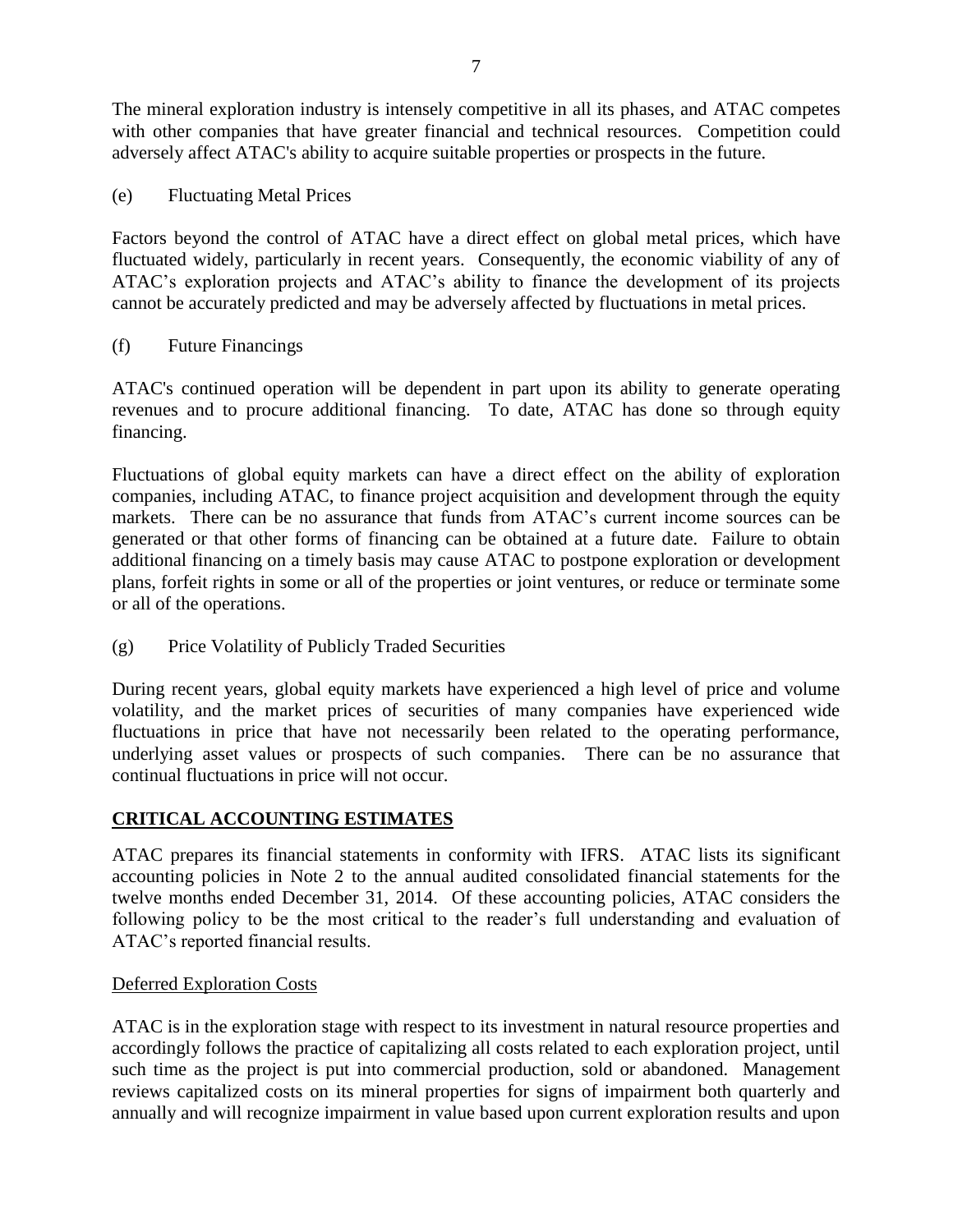management's assessment of the future probability of profitable revenues from production on the property or proceeds from the sale or option of the property.

## **MANAGEMENT AND BOARD OF DIRECTORS**

There were no changes to the ATAC board of directors or management during the quarter ended March 31, 2015.

On June 24, 2014, the ATAC shareholders ratified a shareholder rights plan (the "Plan"). The purpose of the Plan is to encourage the fair and equal treatment of shareholders in connection with any take-over bid for ATAC's outstanding securities and will provide the board of directors with additional time to assess the advantages and disadvantages of any particular offer, and to seek out alternative proposals in the best interests of all shareholders. The full text of the Plan is available under the ATAC profile at [www.sedar.com](http://www.sedar.com/) or upon request by contacting ATAC.

On June 24, 2014, the ATAC board of directors readopted the advance notice policy (the "Policy") originally adopted on May 29, 2013. The Policy requires advance notice to ATAC in circumstances where nominations of persons for election to the board of directors are made by shareholders of ATAC other than pursuant to: (i) a requisition of a meeting made pursuant to the provisions of the Business Corporations Act (British Columbia) (the "Act"); or (ii) a shareholder proposal made pursuant to the provisions of the Act. The full text of the Policy is available under the ATAC profile at [www.sedar.com](http://www.sedar.com/) or upon request by contacting ATAC.

## **INVESTOR RELATIONS**

All investor relations functions are performed by ATAC management. Vanessa Pickering is the Manager of Corporate Communications. Ms. Pickering is an employee of Archer Cathro and the only direct remuneration she receives from ATAC is by way of stock options. See "Liquidity and Capital Resources" for additional information.

## **EXPLORATION AND PROPERTY TRANSACTIONS**

The primary focus of ATAC is the exploration and development of the Rackla Gold project. Although no longer considered core business assets, ATAC continues to hold interests in a number of other mineral properties outside of the Rackla Gold project area.

## **1. Wholly-owned Properties**

## (a) **Rackla Gold Project**

ATAC's wholly-owned Rackla Gold project is located in the Mayo Mining District of central Yukon. The approximate centre of the project area is 100 km northeast of Keno City. The Rackla Gold project area is comprised of 8,712 mineral claims and covers an east-west extending land package approximately 185 km long by 15 km wide and covers an area of approximately 1,700 km<sup>2</sup>. ATAC has acquired the claims through its own staking for the purpose of covering the projected extensions of the favourable geology in what is now referred to as the "Rackla Gold Belt".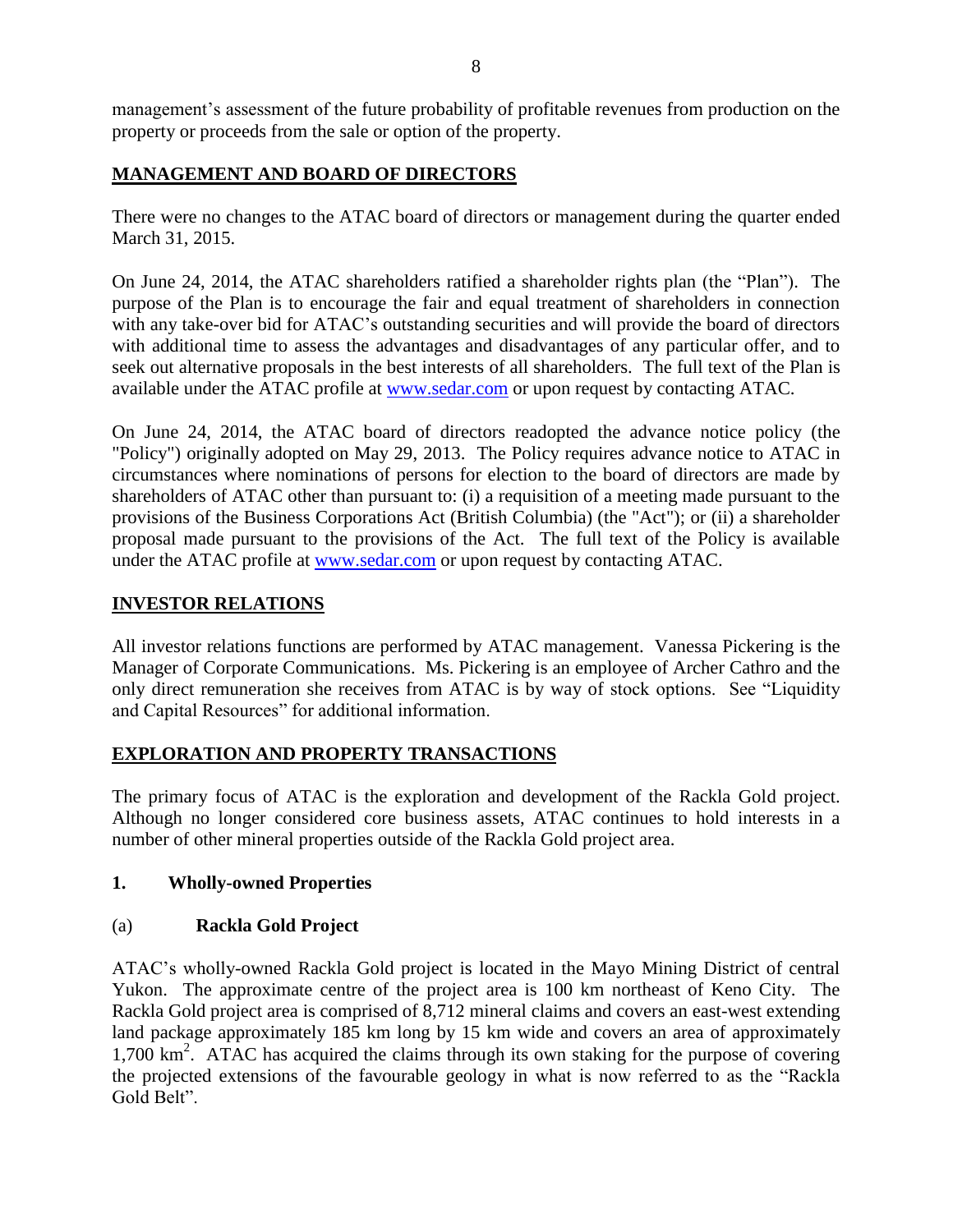The Rackla Gold Belt lies within a zone of regional-scale thrust faults, which imbricate basinal sediments and platform carbonate rocks. The thrust panel that contains the Rackla Gold property approximately straddles the boundary between Selwyn Basin and Mackenzie Platform and contains units belonging to both tectonic elements. ATAC has carried out an aggressive geochemical sampling and prospecting program over most of the property to evaluate areas of future exploration focus.

Within the Rackla Gold Belt, ATAC has identified what are referred to as: (i) the Rau Trend; and (ii) the Nadaleen Trend. Each is described in more detail below.

## (i) **Rau Trend**

The Rau Trend consists of a 22 kilometre long geophysically and geochemically anomalous trend extending north westerly from a high-level intrusive centre. The Tiger Deposit and the Ocelot Zone, each described in more detail below are both located within the Rau Trend.

In 2006 ATAC staked its initial Rau claims to cover a strong gold and tungsten stream sediment anomaly. Follow-up prospecting identified showings containing several metals, including gold and tungsten, within a broad thermal aureole developed around a high-level granitic intrusive complex of Early Tertiary age. During 2007, soil geochemical surveys, prospecting, mapping, and helicopter-borne VTEM and magnetic surveys were conducted. The highlight from that program was the discovery of a 600 m long by 150 to 300 m wide, gold-arsenic soil geochemical anomaly that contains values ranging from 100 to 11,700 ppb gold over backgrounds of less than 10 ppb. Drilling of that anomaly in 2008 resulted in the discovery of the Tiger Deposit.

## (1) Tiger Deposit

At the Tiger Deposit, gold occurs with pyrite, arsenopyrite, pyrrhotite, bismuthinite and scheelite, which wholly or partially replace dolomitized limestone. Exploration in 2009 and 2010 focussed on the northwest half of the Tiger Deposit where complete oxidation of sulphide minerals is present to depths exceeding 285 m from surface. Drilling prior to 2010 identified three mineralized units that are stacked about 60 m apart. The middle unit, known as the "Discovery Horizon", was the principal focus of exploration activity from 2008 to 2010.

The Discovery Horizon has been traced approximately 650 m along strike and ranges in thickness from 15 to 96 m. Typically it contains sections that grade in excess of 3 g/t gold, which are surrounded by lower grade material. The mineralization exhibits excellent lateral continuity. The best oxide intercept to date averaged 24.07 g/t gold over 28.04 m, while the best sulphide interval graded 4.04 g/t gold over 96.01 m. The Discovery Horizon remains open along strike in both directions and downdip to the northeast.

The potential of other stacked horizons has only been partially assessed. Drilling from 2008 to 2010 consisted of 133 holes totalling 25,554 m. No diamond drilling was carried out during any of the 2011 through 2014 field seasons.

## **Preliminary Economic Assessment**

On July 23, 2014, ATAC announced the completion of a positive preliminary economic assessment (the "PEA") for the oxide portion of the Tiger Deposit. The independent qualified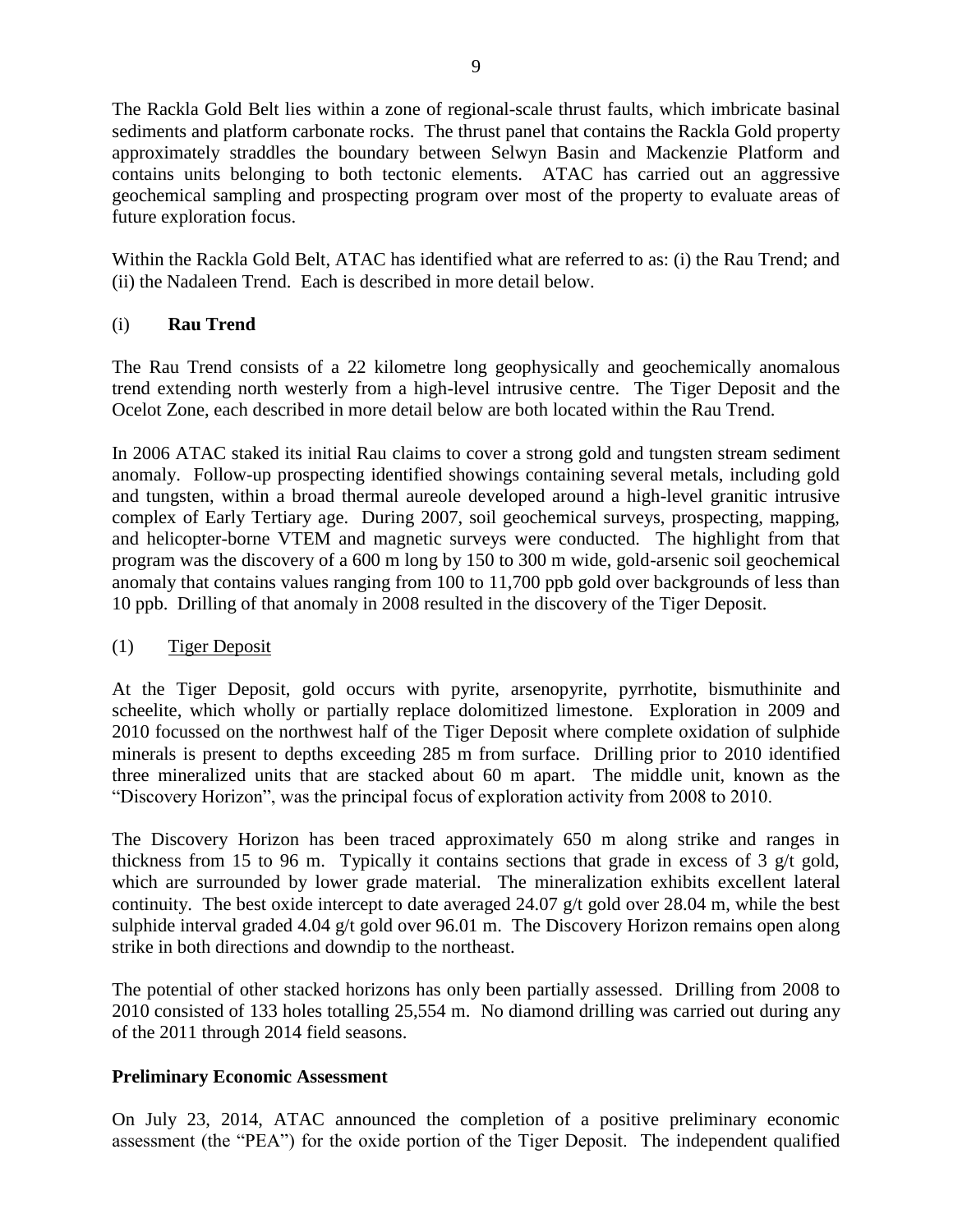persons responsible for preparing the PEA were Kappes Cassiday & Associates (KCA) (metallurgy, processing, infrastructure, financial analysis) in co-operation with Tetra Tech Inc. (mining), Giroux Consultants Ltd. (mineral resource), Resource Strategies (environmental and permitting) and Dr. Gerald G. Carlson, Ph.D., P.Eng. (history, geology, drilling).

Unless specified otherwise, all values are shown in Canadian dollars using a currency exchange rate of CDN\$1 to US\$0.92. Highlights in the PEA (using a gold price of US\$1,250 per ounce):

- Conventional open-pit mining with single-stage, low-intensity crushing followed by size classification - no grinding or agglomeration needed;
- Life-of-mine (LOM) production of 2.06 million tonnes of oxide material at an average diluted grade of 3.72 grams per tonne gold;
- Overall gold recoveries of 89.8 per cent from hybrid heap-leach (87.8-per-cent recovery) and agitated tank (91.0-per-cent recovery) carbon-in-leach (CIL) process;
- Four-year, seasonal operation with LOM production of 221,558 ounces of gold;
- Pretax net present value (NPV) of \$52.1-million at a 5-per-cent discount rate and internal rate of return of 30 per cent with an all-in sustaining cash cost of gold production of \$626 –per-ounce;
- At a \$1,350-(U.S.)-per-ounce gold price, the pretax NPV increases to \$72.6-million at a 5-per-cent discount rate and IRR of 39.5 per cent;
- Pit slope engineering, Tiger Deposit infill drilling and exploration of numerous untested nearby oxide targets have the potential to enhance the value of the project economics.

### **Economic Results and Sensitivities**

The following table demonstrates the sensitivity of the Tiger Deposit economics to the price of gold. A US\$1,250 per ounce price was used as the base case and is highlighted in the table.

| <b>Gold Price US\$/oz</b>          | \$1,100 | \$1,250 | \$1,350 | \$1,500 |
|------------------------------------|---------|---------|---------|---------|
| Pre-Tax Cumulative Net Cash Flow   | \$36.7  | \$72.7  | \$96.6  | \$132.6 |
| \$M                                |         |         |         |         |
| Pre-Tax NPV (5% discount rate) \$M | \$21.4  | \$52.1  | \$72.6  | \$103.3 |
| Pre-Tax IRR                        | 15.5%   | 30.0%   | 39.5%   | 53.5%   |
| Pre-Tax Payback (years)            | 2.9     | 2.2     | 1.8     | 1.3     |
|                                    |         |         |         |         |
| After-Tax Cumulative Net Cash Flow | \$26.3  | \$51.0  | \$67.3  | \$91.5  |
| \$M\$                              |         |         |         |         |
| After-Tax NPV (5% discount rate)   | \$12.6  | \$33.7  | \$47.5  | \$68.0  |
| \$M                                |         |         |         |         |
| After-Tax IRR                      | 11.2%   | 21.5%   | 27.9%   | 37.2%   |
| After-Tax Payback (years)          | 3.2     | 2.6     | 2.3     | 1.9     |

## **Mining and Processing**

The Tiger Deposit has been modeled as an open-pit mining operation with a hybrid heap leach and CIL gold recovery process. A summary of: (i) gold production and processing metrics; (ii) pre-production costs; and (iii) operating costs are presented in the following tables.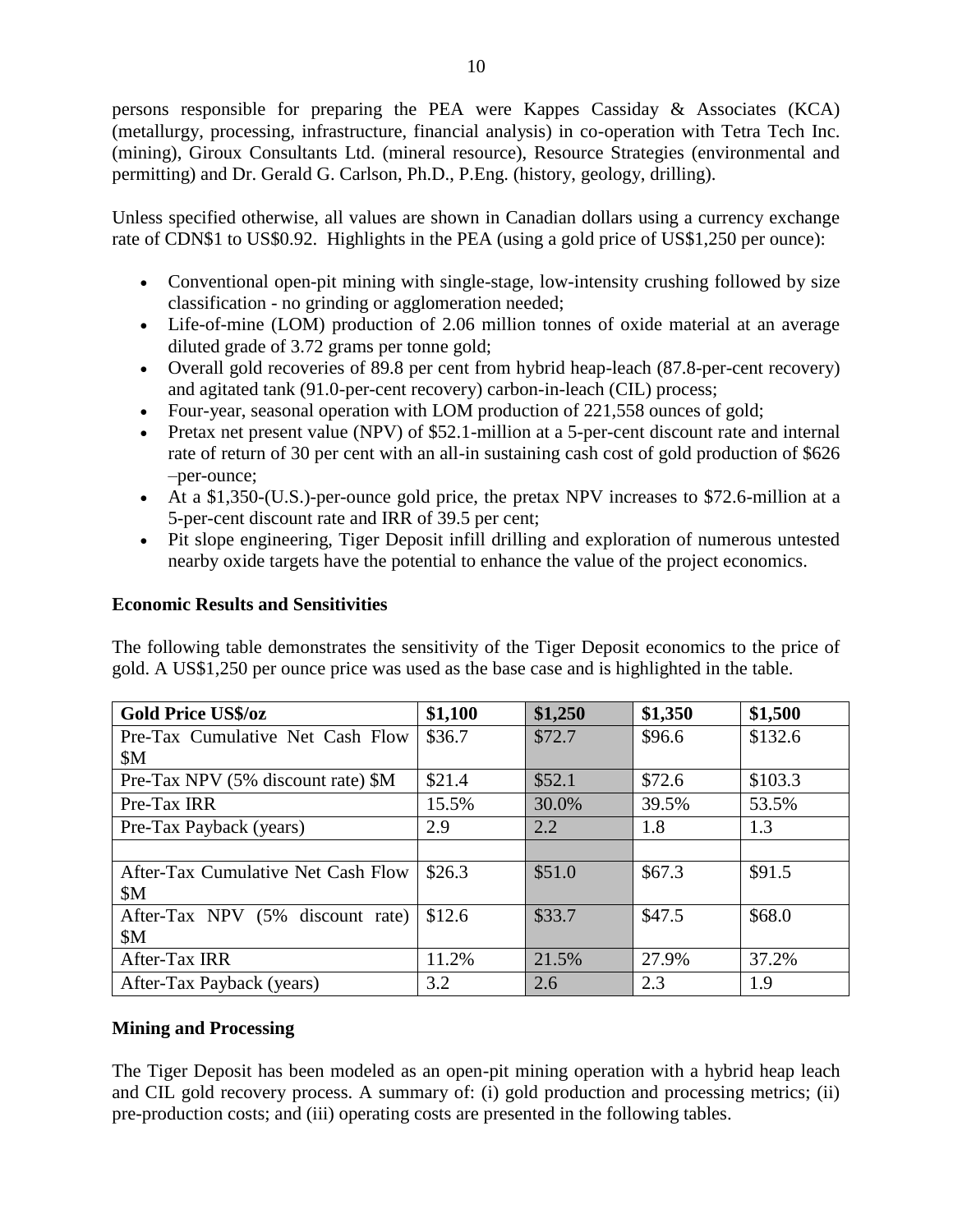#### **Projected Production and Processing Summary**

| <b>Total Process Feed</b>                     | 2.06 million tonnes           |                     |                                                      |  |  |
|-----------------------------------------------|-------------------------------|---------------------|------------------------------------------------------|--|--|
| <b>Processing Rate</b><br>(158 days per year) | $3,300$ tonnes/day            |                     |                                                      |  |  |
| <b>LOM Strip Ratio</b>                        | 5.6:1                         |                     |                                                      |  |  |
| Proportional Processing Feed                  | <b>Heap Leach</b><br>$(42\%)$ | <b>CIL</b><br>(58%) | <b>Combined</b><br><b>Average or</b><br><b>Total</b> |  |  |
| <b>Average Process Feed Grade</b>             | $3.45$ g/t Au                 | $3.91$ g/t Au       | $3.72$ g/t Au                                        |  |  |
| <b>Average Recovery</b>                       | 87.8%                         | 91.0%               | 89.8%                                                |  |  |
| Average Annual Production LOM (oz)            | 21,132                        | 34,257              | 55,389                                               |  |  |
| Total Production (oz)                         | 84,528                        | 137,029             | 221,558                                              |  |  |

*Silver is a minor by-product of gold production with an assumed recovery of 19% and process feed grade of 5 g/t. Total recovered silver ounces over LOM is 63,057 oz.*

#### **Pre-Production and Sustaining Capital Costs (Millions)**

| <b>Capital Costs</b>        | Pre-<br><b>Production</b> | <b>Sustaining</b><br>capital | <b>LOM</b> |
|-----------------------------|---------------------------|------------------------------|------------|
| Site Infrastructure         | \$1.7                     |                              | \$1.7      |
| Heap Leach/Tailings*        | \$5.7                     | \$20.4                       | \$26.1     |
| Mining Equipment            | \$10.1                    | \$1.7                        | \$11.8     |
| Pre-Stripping & Stockpiling | \$10.5                    |                              | \$10.5     |
| Process Plant               | \$40.3                    |                              | \$40.3     |
| Contingency (20%)           | \$11.6                    | \$4.4                        | \$16.0     |
| Indirect costs              | \$12.3                    |                              | \$12.3     |
| Total**                     | \$92.3                    | \$26.5                       | \$118.8    |

*\* Pre-production and annual heap leach cell and tailings development*

*\*\* Totals may not add exactly due to rounding*

#### **Operating Costs**

| <b>Operating Costs</b>             | <b>LOM</b> Average |
|------------------------------------|--------------------|
| Mining Costs*<br>(\$/tonne mined)  | \$4.46             |
| (\$/tonne processed)<br>Processing | \$20.10            |
| G & A<br>(\$/tonne processed)      |                    |

*\* Not including capitalized pre-production mining costs*

## **Project Description**

The Tiger Deposit is located approximately 55 km northeast of Keno City, Yukon. Access to the Tiger Deposit would be by a proposed 51.6 km winter road that utilizes 24.6 km of the existing and permitted Wind River Winter Trail. The deposit is currently accessed by air via a 2,500 foot airstrip located 8 km from the deposit.

An owner-operated open-pit mine, with one year of pre-stripping followed by four years of production is envisioned in the PEA. Average annual production would be approximately 55,389 oz gold with year one production projected to be 78,500 oz gold. A total of 2.06 million tonnes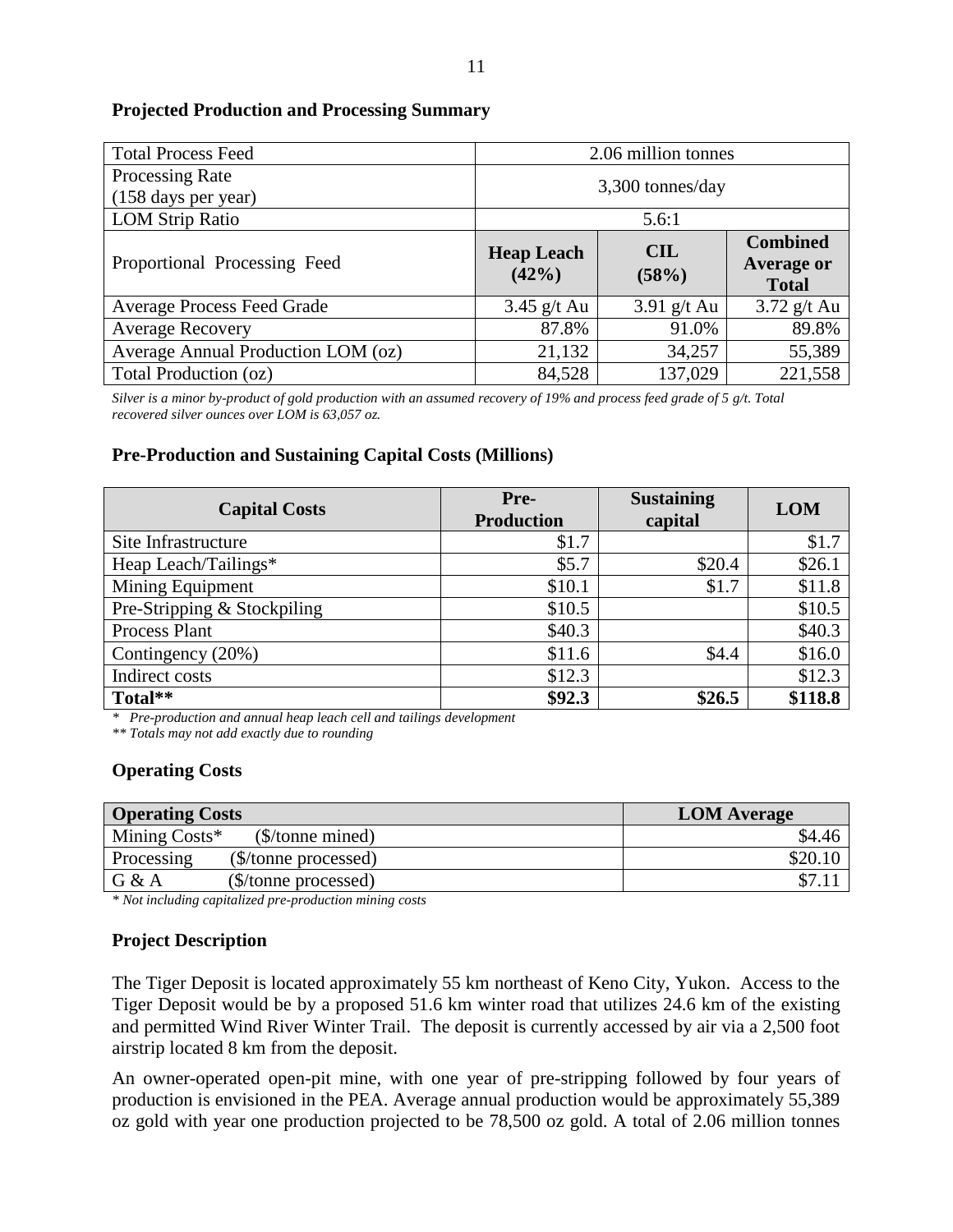of oxide material at an average diluted grade of 3.72 g/t would be extracted by hydraulic excavator. Based on a geotechnical study, no blasting of mineralized material would be necessary due to its highly weathered and sandy nature. Mining and stockpiling would take place year-round, while processing of mineralized material would occur during May through September (158 days annually) at a rate of 3,300 tonnes per day.

Processing has been designed to begin near the open-pit where material would be fed into a single skid-mounted low-intensity mineral sizer. Material would then be transported downhill by overland conveyor to a modular processing facility to be scrubbed and sized into two size fractions. The study proposes a hybrid approach where approximately 42% of the material (+0.212 mm) would be sent to the heap leach facility. The remaining 58% (finer material) would be sent to the CIL plant. A 50 day heap leach cycle has an estimated gold recovery of 87.8% while the retention time for the CIL plant is 24 hours with an estimated gold recovery of 91.0%.

All major project components for the Tiger Deposit would be engineered and constructed to achieve efficient closure. Heap leach cells would be built annually and progressively reclaimed, while the tailings facilities would be expanded annually and fully reclaimed at closure.

## **Opportunities to Enhance the Project**

ATAC is encouraged by the base case results from the PEA and believes that opportunities exist that could greatly enhance the economics of the project. Some key opportunities include:

- Future geotechnical studies may permit steeper pit slopes, which could potentially capture a greater percentage of the presently known resource and/or reduce the strip ratio;
- Trade-off studies between owner-operator and contract mining or mining fleet leasing could decrease pre-production capital;
- Resource expansion and upgrading inferred resources to the indicated category may be achieved with a modest drill program; and,
- Significant potential exists to increase the resource base and life expectancy of the project with the exploration of a number of untested satellite oxide gold targets and geochemical anomalies.

#### **Environment and Community Engagement**

Since 2007, the Company has completed comprehensive environmental, water, heritage, geotechnical and metallurgical studies which have resulted in a highly advanced project at the PEA stage. Due to the nature of the geology of the deposit and environmental studies completed to date, permitting would likely be without significant problems.

Community and First Nation engagement began in 2008 with the first Exploration Cooperation Agreement with the First Nation of Na Cho Nyäk Dun ("NND") signed in 2010. This Exploration Cooperation Agreement with the NND was recently renewed and provides a framework within which exploration activities and environmental regulatory processes on ATAC's Rackla Gold Project have been and will continue to be carried out. The Rackla Gold Project lies exclusively within the Traditional Territory of the NND.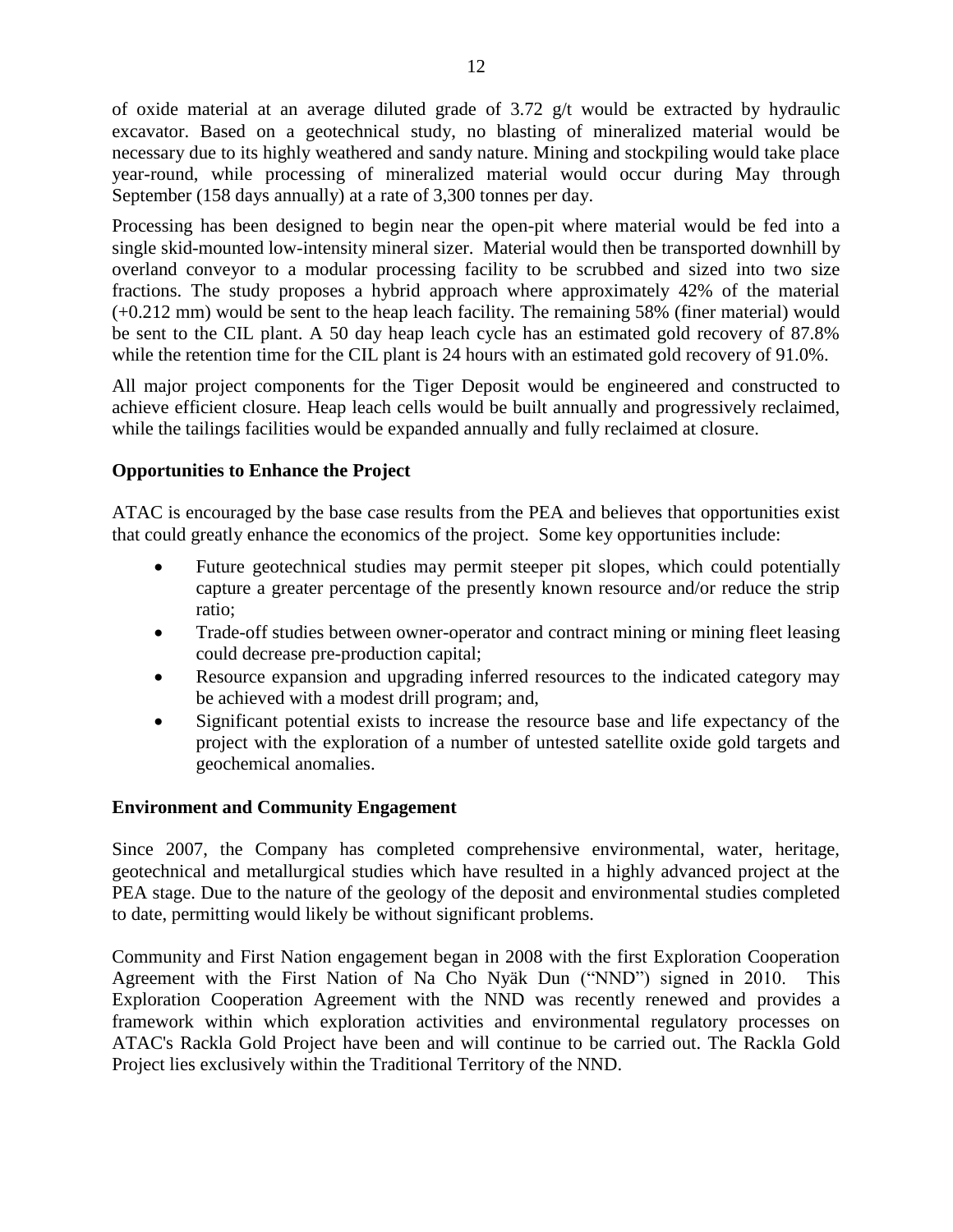### **Going forward**

The Company will continue with environmental baseline work and ongoing studies while it explores opportunities to advance or monetize the Tiger Deposit through sole development, joint venture or outright sale.

### **Project Mineral Resources**

Gold occurs in both sulphide and oxide mineralization within the Tiger Deposit. The PEA considers the oxide portion of the deposit. The following two tables show the oxide only resource used for the PEA and the oxide plus sulphide resources for reference only.

| Category  | <b>Cut-off grade</b><br>$(g/t)$ (Au) | <b>Tonnes</b> | Grade<br>$(g/t)$ (Au) | <b>Ounces</b><br>(Au) |
|-----------|--------------------------------------|---------------|-----------------------|-----------------------|
| Indicated | . 60                                 | 2,470,000     | 4.25                  | 337,500               |
| Inferred  | . .60                                | 180,000       | 3.00                  | 17,400                |

#### **Tiger Deposit Oxide Only Resource**

### **Tiger Deposit Oxide Plus Sulphide Resource**

| Category  | <b>Cut-off grade</b><br>$(g/t)$ (Au) | <b>Tonnes</b> | Grade<br>$(g/t)$ (Au) | <b>Ounces</b><br>(Au) |
|-----------|--------------------------------------|---------------|-----------------------|-----------------------|
| Indicated | .60                                  | 3,260,000     | 3.85                  | 403,500               |
| Inferred  | .60                                  | 1,570,000     | 2.44                  | 123,200               |

The PEA is based on a 43-101 compliant mineral resource estimate completed by Gary Giroux, P.Eng., M.A.Sc. (Giroux Consultants Ltd.) who is a qualified person and independent of ATAC, based on the criteria defined by National Instrument 43-101. Quality control data generated during the various drill programs conducted at the Tiger Deposit were independently reviewed by Giroux Consultants Ltd. as part of the resource study. The full report dated effective November 15, 2011 and titled "*Preparation of the Tiger Zone Mineral Resource Estimate*" was filed under the ATAC profile on SEDAR [\(www.sedar.com\)](http://(www.sedar.com/) on December 1, 2011.

It should be noted that this PEA is preliminary in nature and includes inferred mineral resources that are considered too speculative geologically to have the economic considerations applied to them that would enable them to be categorized as mineral reserves. There is no certainty that the PEA forecast will be realized or that any of the resources will ever be upgraded to reserves. Mineral Resources that are not Mineral Reserves do not have demonstrated economic viability. A NI 43-101 technical report for the Tiger Deposit PEA was filed under the ATAC profile on SEDAR [\(www.sedar.com\)](http://www.sedar.com/) and on ATAC's website [\(www.atacresources.com\)](http://www.atacresources.com/) on September 4, 2014.

## (2) Ocelot Zone

In 2010 ATAC made a significant silver-lead-zinc-indium discovery at the Ocelot target located in the western portion of the Rau Trend. It is situated in lowlands 1.5 km west of the Wind River Winter Road and 15 km northwest of the Tiger Deposit. It was identified by a natural spring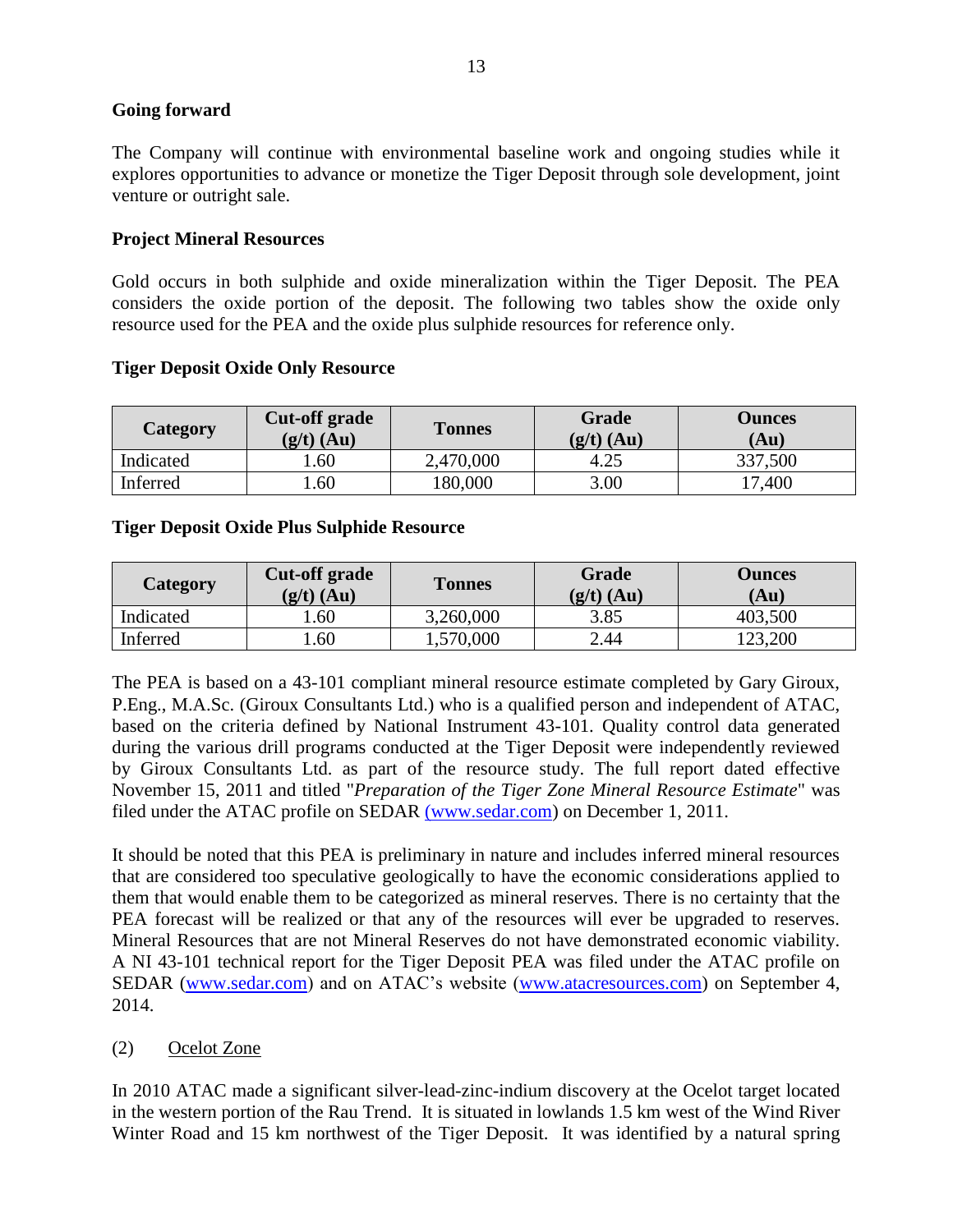gossan and vegetation kill zone measuring approximately 300 by 150 m. ATAC staked the gossan in 2008 as part of its district-wide land acquisition program to secure the on-strike continuation of favorable host rocks of the Rau Trend.

A total of 4,918 m in 24 holes was drilled at Ocelot during 2010 and 2011. Mineralization consists of medium to coarse grained pyrite and varying concentrations of low iron sphalerite and medium to coarse grained galena. Sulphide mineralization occurs within a steeply dipping northeast trending fault that cuts an extensive dolomite sequence locally exhibiting structural and fluidized breccias. Drilling to date has identified mineralization over a 230 m strike length and to a depth of 150 m. Mineralization remains open downdip and possibly along strike to the northeast. In 2012, ATAC completed geophysical and geochemical surveys on the Ocelot target. No subsequent exploration has been carried out on the Ocelot Zone during the 2013 or 2014 field seasons. A summary of assays from drilling to date at the Ocelot Zone is set out below:

| Hole #     | Dip   | <b>From</b> | To     | <b>Interval</b> | <b>Silver</b> | Lead   | Zinc   | $\text{Lead} + \text{Zinc}$ |
|------------|-------|-------------|--------|-----------------|---------------|--------|--------|-----------------------------|
|            |       | (m)         | (m)    | (m)             | (g/t)         | $(\%)$ | $(\%)$ | $(\%)$                      |
| $OC-11-06$ | $-50$ | 154.82      | 160.83 | 6.01            | 23.86         | 0.08   | 8.83   | 8.91                        |
| $OC-11-07$ | $-70$ | 192.02      | 203.90 | 11.88           | 58.03         | 2.01   | 12.41  | 14.42                       |
| $OC-11-09$ | $-70$ | 109.73      | 151.45 | 41.72           | 145.43        | 3.36   | 11.65  | 15.01                       |
| $OC-11-10$ | $-50$ | 56.96       | 120.40 | 63.44           | 73.81         | 2.44   | 8.18   | 10.62                       |
| $OC-11-11$ | $-50$ | 32.19       | 70.10  | 37.91           | 188.07        | 8.69   | 6.06   | 14.75                       |
| $OC-11-12$ | $-70$ | 58.40       | 85.23  | 26.83           | 71.66         | 2.22   | 13.61  | 15.83                       |
| $OC-11-13$ | $-65$ | 169.16      | 182.88 | 13.72           | 174.18        | 6.39   | 8.55   | 14.94                       |
| $OC-11-14$ | $-50$ | 46.05       | 81.69  | 35.64           | 46.43         | 1.36   | 8.12   | 9.48                        |
| $OC-11-16$ | $-50$ | 48.38       | 83.95  | 35.57           | 56.53         | 1.63   | 9.73   | 11.36                       |
| $OC-11-17$ | $-70$ | 83.40       | 96.01  | 12.61           | 34.13         | 1.02   | 12.48  | 13.50                       |
| $OC-11-18$ | $-50$ | 77.72       | 106.75 | 29.03           | 121.12        | 0.51   | 1.28   | 1.79                        |

#### **OCELOT DRILL INTERSECTIONS**

 *The reported intersections are drilled thicknesses. True thicknesses are believed to be approximately 75 to 100% of the intersected widths.*

#### Cheetah Target

Five satellite oxide gold targets have been discovered by prospecting and geochemical sampling within a five km distance of the Tiger Deposit. In 2010, reconnaissance drilling on one of these targets (Cheetah) intersected 1.29 g/t gold over 16.90 m, starting at 104.90 m in hole CH-10-04. The true width of the mineralization in hole CH-10-04 is believed to represent approximately 60% of the reported interval. The three other holes drilled in 2010 to test the Cheetah Target did not intersect significant gold mineralization.

During July and August 2011, ATAC was active at the Cheetah Zone as well as two other exploration targets in the Tiger Zone area. Three holes totalling 483 m were drilled on the Cheetah Zone. Two holes totalling 342 m were drilled on the nearby and similar Puma Target. The Now gold soil geochemical anomaly, located approximately 2 km west of the Puma Target was also tested with three holes totalling 796 m. Low-grade gold intersections in most of the holes satisfactorily explain the targeted anomalies. No drilling was carried out on the Cheetah or other nearby gold exploration targets during any of 2012 through 2014 field seasons.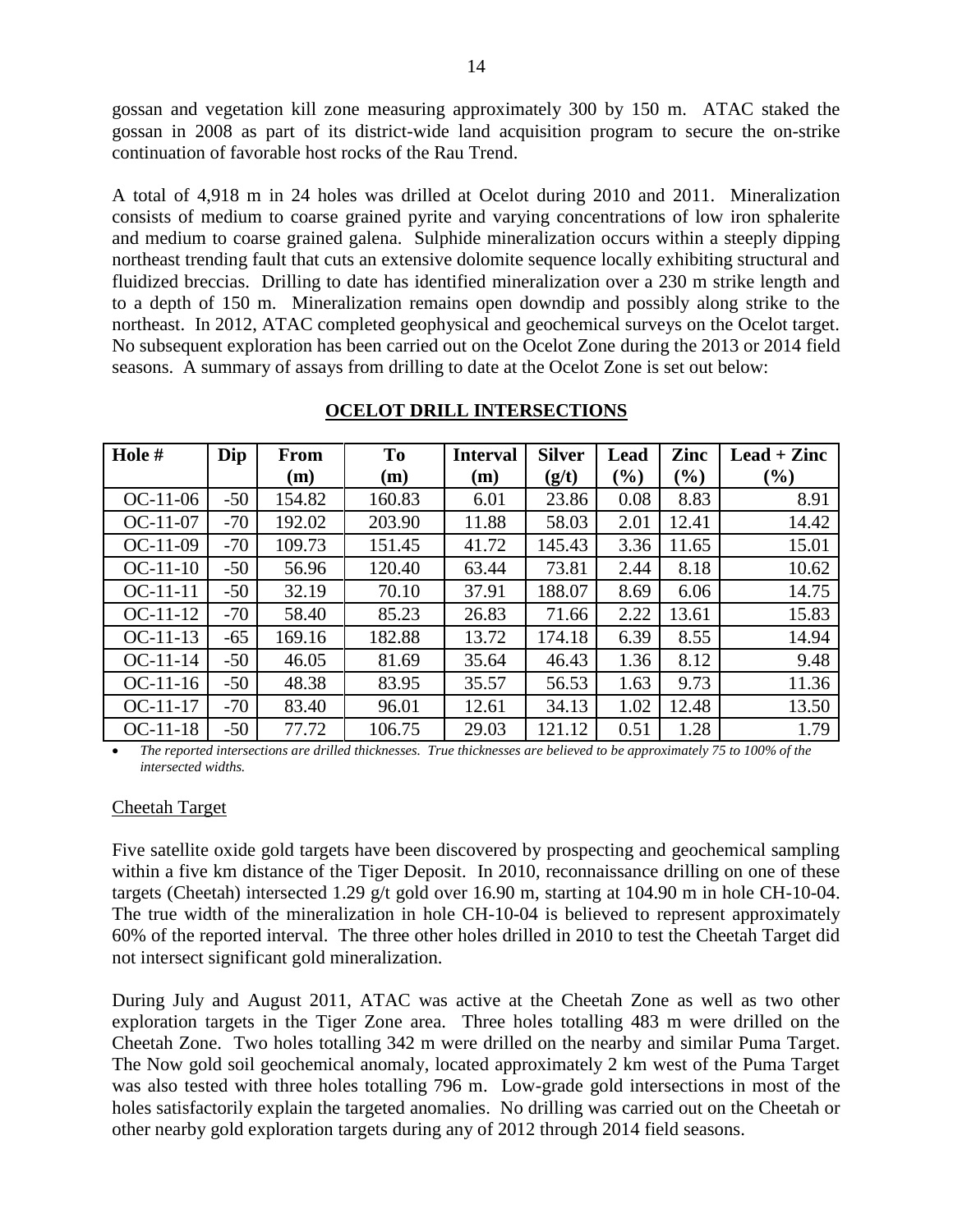#### (ii) **Nadaleen Trend**

In July of 2010, the Osiris gold showing was discovered approximately 100 km to the east of the Tiger Deposit (the "Osiris Showing"). This eastern portion of the Rackla Gold Belt is now referred to as the "Nadaleen Trend".

The Osiris Showing area was initially staked in 2009 to cover a 17 km long mountain range where five of six stream sediment samples in the federal government stream sediment database were highly anomalous for arsenic. Follow up reconnaissance-scale stream sediment sampling in 2009 identified several areas that warranted additional exploration, in particular one 2 km long tributary of one of the anomalous drainages that is characterized by stream sediment gold values ranging from trace to 1.78 g/t gold. Prospecting in the headwaters of this creek revealed gold mineralization over a wide area.

The Nadaleen Trend mineralization is distinctly different in character from the Tiger Deposit mineralization in that fine-grained pyrite, realgar and orpiment appear to be the primary minerals associated with gold, rather than coarse-grained pyrite and arsenopyrite. The mineralization occurs in limestone debris flows and turbidite deposits characteristic of an offshore sedimentary environment, whereas the Tiger Deposit is hosted by shallow water dolomitized limestone. The mineralogy, chemistry and geological setting of the Nadaleen Trend Showings are characteristic of Carlin-type mineralization in contrast to the Tiger Deposit, which has characteristics of intrusive-related gold deposits.

### Osiris Zone

Mineralization is hosted by carbonate rocks of uncertain age that are folded into a southerly plunging anticline and occurs in the form of narrow veins, veinlets, stockworks and disseminations of realgar and orpiment (both are arsenic sulphide minerals) accompanied by decarbonitization, silicification and peripheral calcite flooding. The discovery has been traced for an 800 m strike length on both limbs of the fold. The strongest mineralization occurs within a 40 m wide breccia zone that lies along the fold axis near the crest of the anticline.

The 2010-2012 drill holes at the Osiris Zone have tested two distinct structural settings for Carlin-type gold mineralization, the steeply dipping west limb of the anticline and near-surface mineralization in the south-dipping east limb. Significant assays from the Osiris Zone drilling are tabulated below:

| <b>Hole ID</b>   | From (m) | To(m)  | Interval (m) | Au $(g/t)$ |
|------------------|----------|--------|--------------|------------|
| OS-10-001        | 56.08    | 121.28 | 65.20        | 4.65       |
| OS-11-023        | 15.24    | 56.39  | 41.15        | 2.48       |
| OS-11-031        | 39.62    | 71.63  | 32.01        | 4.25       |
| <i>OS-11-055</i> | 1.42     | 27.54  | 26.12        | 6.08       |
| OS-11-057        | 1.75     | 23.77  | 22.02        | 4.14       |
| including        | 3.96     | 14.63  | 10.67        | 7.18       |
| and              | 179.22   | 183.79 | 4.57         | 3.73       |
| and              | 226.70   | 233.05 | 6.35         | 3.85       |

#### **SELECTED OSIRIS ZONE ASSAY RESULTS**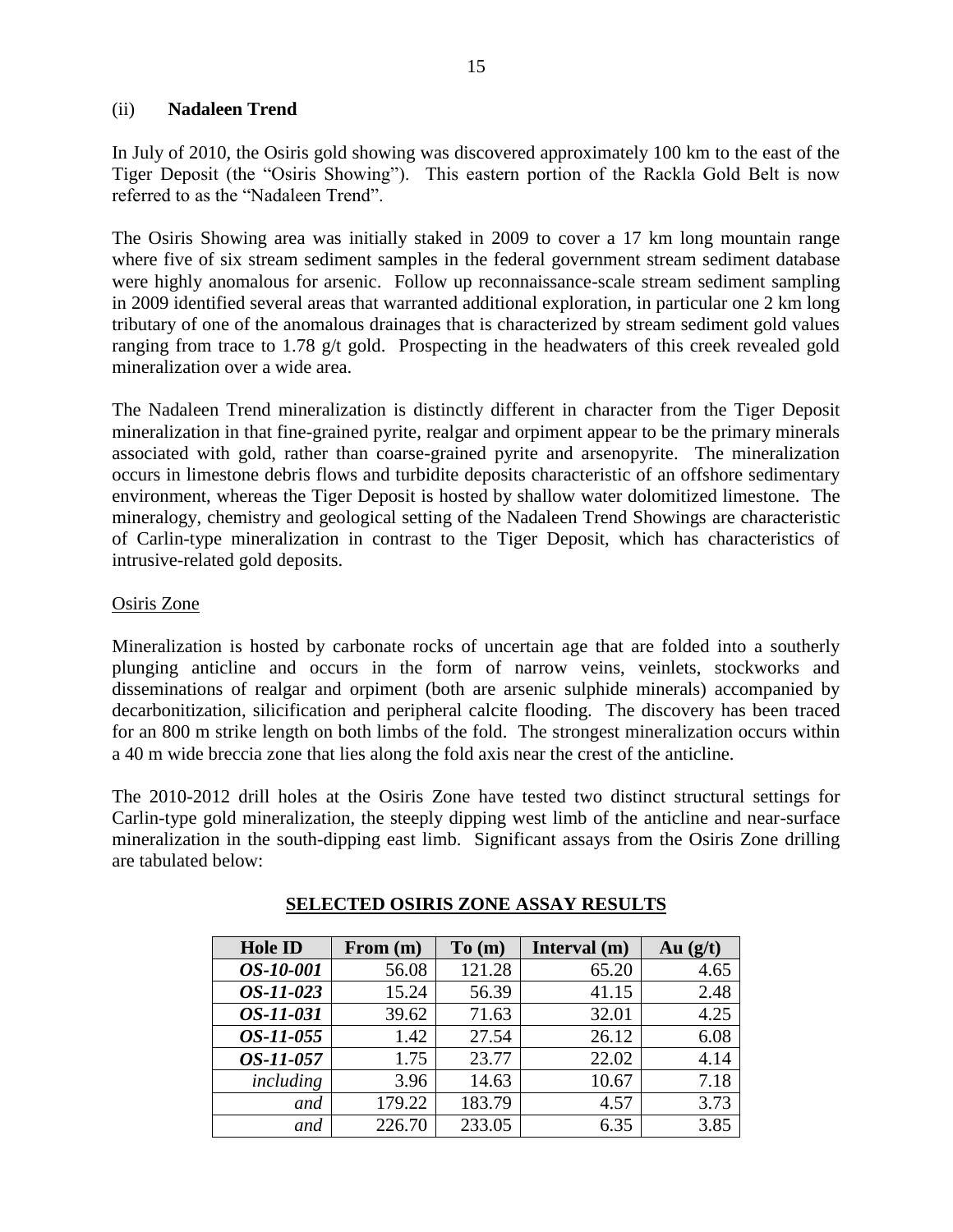| <i>OS-11-080</i> | ≺u<br>∠−⊤. | u | $\Omega$ |
|------------------|------------|---|----------|
| <i>OS-11-082</i> | 34         |   |          |

*The reported intersections are drilled thicknesses. True thicknesses are believed to be approximately 75 to 100% of the intersected widths.*

The 50 to 100 m wide zone of Osiris gold mineralization parallels bedding along the west limb of the Osiris anticline, near the contact between reactive silty limestone beds and an overlying dolostone unit. Drilling traced gold mineralization on the west limb of the fold for a total of 700 m and for a total of 400 m vertically.

Near-surface stratabound mineralization has been traced by drilling over a 50 by 150 m area in the moderately south dipping eastern limb of the Osiris anticline where silty limestone and limestone debris flow units are partially replaced by silica sinter and realgar. The mineralized zone is open to expansion along strike to the east and downdip to the south. Previously reported intersections of this style of mineralization include 35.08 m of 2.31 g/t gold in hole OS-10-002.

Partial to complete oxidation is present up to 90 m vertically from surface at Osiris ridge on both limbs of the fold.

#### Ibis Zone

The Ibis (formerly the Isis East) Zone is located about 500 m southwest of the Osiris Zone. Gold mineralization here is stratabound and is localized in the same southerly plunging anticline that hosts the Osiris Zone. Style of mineralization in the two zones is very similar, with best gold grades occurring at, or near, the contact between silty limestone and overlying dolostone. The axial crest of the anticline contains the widest and best mineralized intervals. Significant results of 2011, 2012 and 2013 drilling at the Ibis Zone are tabulated below.

| <b>Hole ID</b>   | From $(m)$ | To(m)  | Interval (m) | Au $(g/t)$ |
|------------------|------------|--------|--------------|------------|
| <i>OS-11-038</i> | 39.01      | 48.16  | 9.15         | 2.76       |
| OS-11-040        | 95.40      | 133.50 | 38.10        | 3.33       |
| including        | 110.64     | 125.88 | 15.24        | 6.77       |
| OS-11-046        | 12.80      | 20.00  | 7.20         | 1.79       |
| <i>OS-11-073</i> | 17.37      | 69.19  | 51.82        | 3.13       |
| including        | 57.00      | 67.76  | 10.76        | 12.52      |
| OS-12-091        | 198.73     | 212.45 | 13.72        | 5.14       |
| OS-12-097        | 31.39      | 55.78  | 24.39        | 5.58       |
| including        | 42.06      | 54.25  | 12.19        | 9.96       |
| OS-12-125        | 92.35      | 125.88 | 33.53        | 3.68       |
| OS-13-207        | 217.93     | 239.80 | 21.87        | 2.62       |

#### **IBIS ZONE ASSAY RESULTS**

 *The reported intersections are drilled thicknesses. True thicknesses are believed to be approximately 75 to 100% of the intersected widths.*

Mineralization has been intersected over an unfolded strike length of 200 m to the current maximum depth of 400 m below surface. The mineralized area remains open to expansion to depth.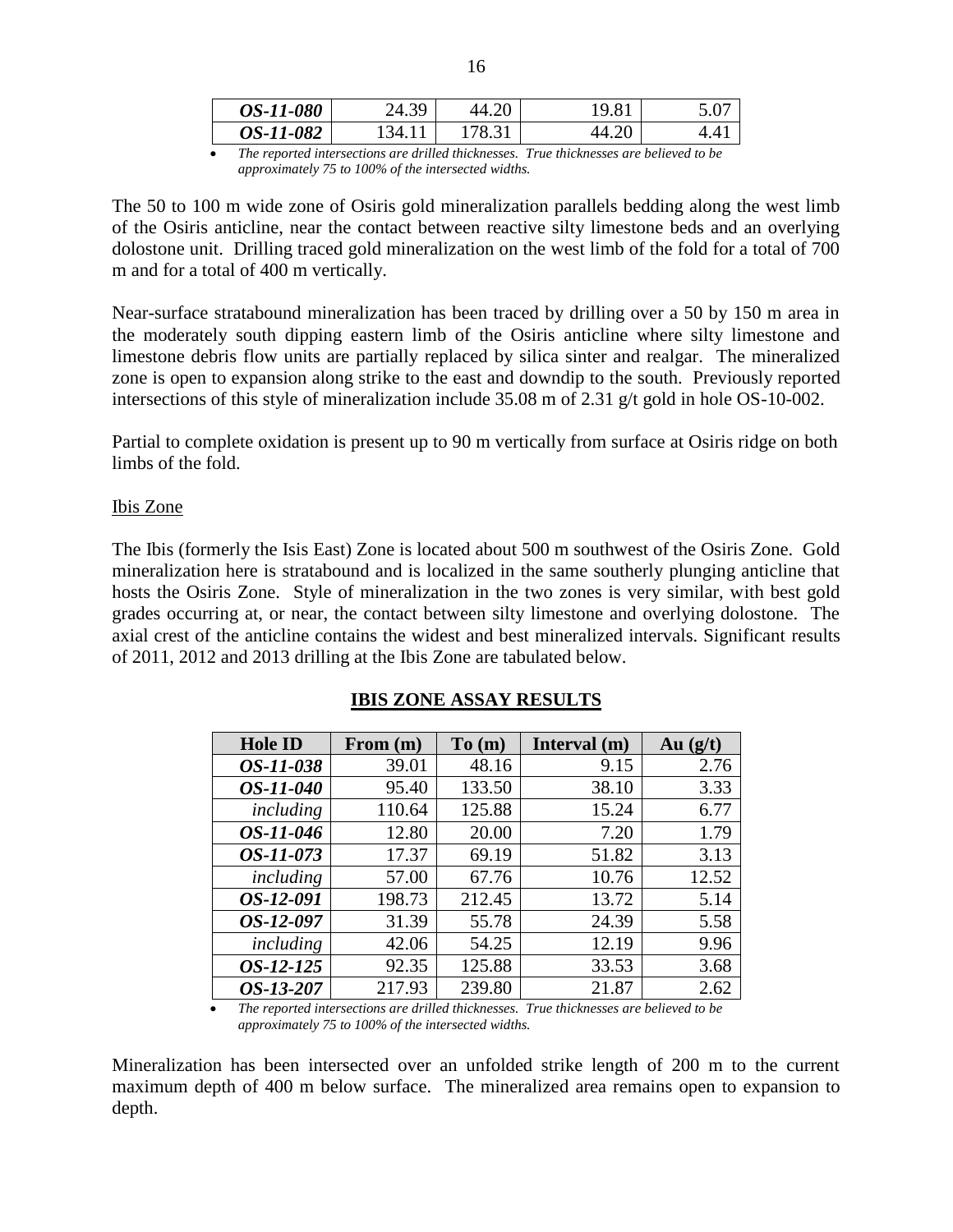#### Conrad Zone

The Conrad Zone lies 1 km east-northeast of the Osiris Zone. Carlin-type mineralization at the Conrad Zone is contained within several structural and stratigraphic settings. In the Upper Conrad Zone, gold mineralization occurs along the stratigraphic contact between limestone and an overlying pyritic siltstone cap unit. The Upper Zone has been continuously traced by shallow drilling over a strike length of 800 m between Sections C100E and C900 E. The thickest and best mineralized parts of the Upper Zone occur along the crest of an anticlinal fold where OS-13- 219 intersected 68.58 m of 4.23 g/t gold (from 7.62 m to 76.20 m) on Section C600E.

Mineralization at the Middle Conrad Zone has been traced by wide-spaced drill holes for 300 m. It is characterized by alteration and mineralization within and adjacent to a relatively flat-lying fault. On Section C650E, two 2012 drill holes discovered a solution collapse breccia body located at and above the intersection of the flat-lying fault with a near-vertical, east-west trending fracture system. One of these holes (OS-12-116) intersected two intervals in this zone which returned 56.93 m of 4.68 g/t gold and 27.43 m of 4.09 g/t gold.

Hole OS-13-219, which was collared 50 m west of C650E, is the only hole that has tested the strike extension of the solution collapse breccia zone and it returned 33.86 m of 5.40 g/t gold. Limited drilling further west has intersected the mineralized flat-lying fault for a total 300 m strike length; however, the potential strike extension of the breccia body has not been tested along the full length of the Lower Zone.

Four holes totaling 2,911m were drilled at the Conrad Zone in 2014. The four holes tested the western projection of the Lower Zone on Sections C475E to C400E. Hole OS-14-227 on Section C475E intersected 4.40 m grading 5.50 g/t gold and 30.79 m grading 9.50 g/t gold. Holes OS-14-228 (Section C450E) and OS-14-229 (Section C425E) further demonstrate the lateral continuity and high grade nature of the Lower Zone with intercepts of 40.22 m of 6.57 g/t gold and 36.57 m of 5.06 g/t gold, respectively. The final hole, OS-14-230 (Section C400E) intersected two new significant gold intervals that returned 42.67 m of 3.03 g/t gold and 21.71 m of 3.15 g/t gold, beneath previously known Conrad mineralization. These intersections are collectively referred to as the Lower Conrad Zone. All Conrad Zones remain open along strike and at depth.

| <b>Hole ID</b>   | From $(m)$ | To(m)  | Interval (m) | Au $(g/t)$ |
|------------------|------------|--------|--------------|------------|
| <i>OS-11-010</i> | 176.15     | 291.08 | 114.93       | 3.15       |
| OS-11-014        | 86.87      | 99.06  | 12.19        | 10.54      |
| <i>OS-11-030</i> | 179.83     | 252.98 | 73.15        | 3.05       |
| <i>OS-11-051</i> | 259.99     | 275.23 | 15.24        | 6.92       |
| <i>OS-11-058</i> | 147.22     | 188.37 | 41.15        | 7.33       |
| <i>OS-11-062</i> | 83.21      | 142.65 | 59.44        | 4.32       |
| OS-12-098        | 90.76      | 131.06 | 40.30        | 10.10      |
| OS-12-103        | 34.44      | 80.50  | 46.06        | 11.24      |
| OS-12-105        | 253.45     | 278.89 | 25.44        | 4.45       |
| OS-12-114        | 66.19      | 109.12 | 42.93        | 18.44      |
| <i>OS-12-116</i> | 256.95     | 313.88 | 56.93        | 4.68       |

#### **SIGNIFICANT CONRAD ZONE DRILL RESULTS**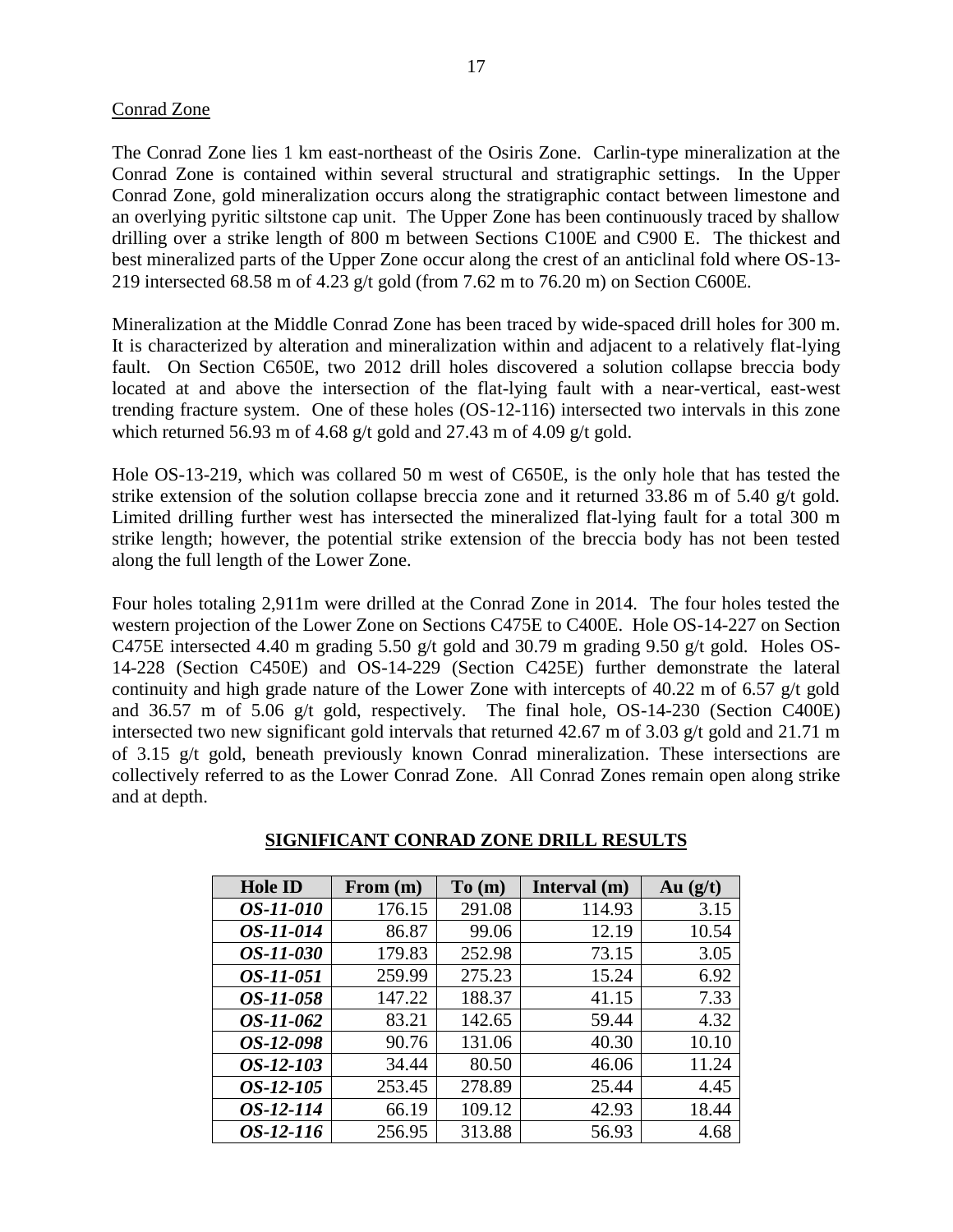| and         | 324.00 | 351.43 | 27.43 | 4.09  |
|-------------|--------|--------|-------|-------|
| OS-12-117   | 315.97 | 338.63 | 22.66 | 5.98  |
| OS-12-130   | 60.35  | 115.21 | 54.86 | 4.32  |
| OS-12-141   | 40.54  | 56.84  | 16.30 | 15.73 |
| OS-12-148   | 18.29  | 33.53  | 15.24 | 8.68  |
| OS-12-149   | 291.00 | 304.19 | 13.19 | 7.02  |
| and         | 409.84 | 438.30 | 28.46 | 5.20  |
| and         | 526.69 | 551.08 | 24.39 | 4.38  |
| OS-12-163   | 9.14   | 28.15  | 19.01 | 6.60  |
| OS-12-165   | 13.72  | 79.25  | 65.53 | 2.53  |
| OS-12-168   | 18.29  | 92.96  | 74.67 | 3.08  |
| OS-12-169   | 14.69  | 44.81  | 30.12 | 8.38  |
| OS-12-170   | 340.76 | 383.44 | 42.68 | 6.19  |
| OS-12-183   | 92.35  | 122.83 | 30.48 | 8.60  |
| and         | 131.98 | 156.36 | 24.38 | 9.08  |
| $0S-13-219$ | 7.62   | 76.20  | 68.58 | 4.23  |
| and         | 274.62 | 308.48 | 33.86 | 5.40  |
| OS-14-227   | 434.12 | 438.52 | 4.40  | 5.50  |
| and         | 452.80 | 483.59 | 30.79 | 9.50  |
| OS-14-228   | 321.50 | 361.72 | 40.22 | 6.57  |
| and         | 426.72 | 451.10 | 24.38 | 3.00  |
| OS-14-229   | 281.86 | 301.10 | 19.24 | 4.21  |
| and         | 448.06 | 484.63 | 36.57 | 5.06  |
| OS-14-230   | 624.84 | 667.51 | 42.67 | 3.03  |
| and         | 697.62 | 719.33 | 21.71 | 3.15  |

 *The reported intersections are drilled thicknesses. True thicknesses are believed to be approximately 75 to 100% of the intersected widths.*

#### Sunrise Zone

The Sunrise Zone is located 300 m east of the main Osiris anticline zone and upslope of a strong gold-in-soil geochemical anomaly that had not been drill-tested until late in the 2012 drill season. Mineralization in the Sunrise Zone occurs as two apparently sub-parallel zones that dip moderately south-southeast. The lower and northernmost zone of stratabound mineralization was intersected in holes OS-12-171 and OS-12-173 (see table below). The best mineralized interval from the three holes was intersected at the top of hole OS-12-173 where intensely decalcified limestone is adjacent to a steeply dipping fault that separates the Osiris carbonate sequence from overlying shale. The hole was collared directly within mineralization and returned 14.86 m of 10.54 g/t gold.

| <b>Hole ID</b>   | From (m) | To(m)  | Interval (m) | Au $(g/t)$ |
|------------------|----------|--------|--------------|------------|
| OS-12-171        | 3.66     | 14.33  | 10.67        | 3.19       |
| and              | 30.50    | 36.00  | 5.50         | 10.17      |
| $OS-12-173$      | 0.99     | 15.85  | 14.86        | 10.54      |
| and              | 72.24    | 85.95  | 13.71        | 4.47       |
| <i>OS-13-200</i> | 148.18   | 151.18 | 3.00         | 5.28       |
| and              | 175.73   | 176.78 | 1.05         | 11.95      |

#### **SIGNIFICANT SUNRISE ZONE DRILL RESULTS**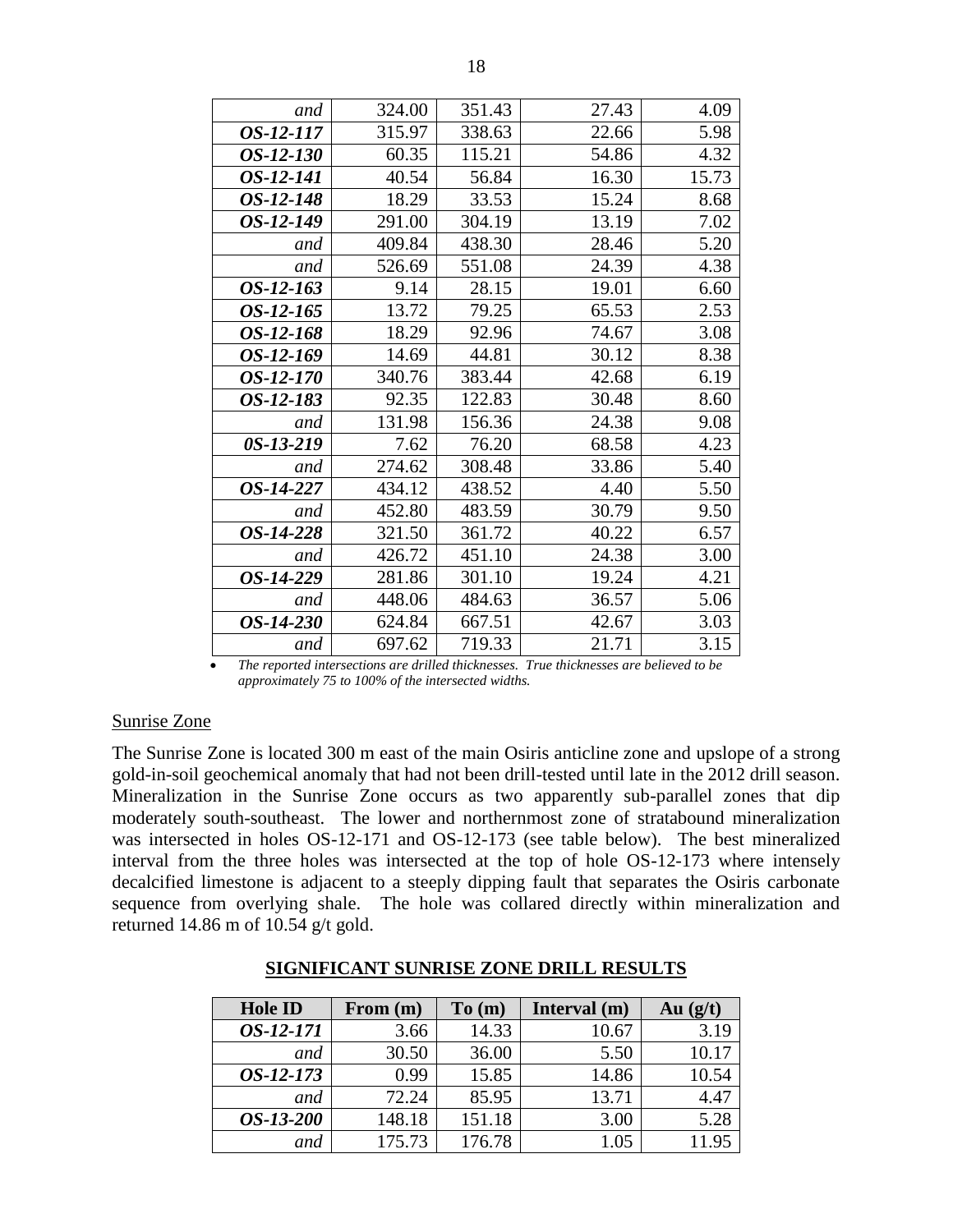| OS-13-201        | 197.59 | 210.31 | 12.72 | 9.49 |
|------------------|--------|--------|-------|------|
| <i>OS-13-206</i> | 120.70 | 135.94 | 15.24 | 9.83 |
| <i>OS-13-208</i> | 90.98  | 103.75 | 12.77 | 6.29 |
| <i>OS-14-225</i> | 319.13 | 331.32 | 12.19 | 3.09 |
| <i>OS-14-226</i> | 288.04 | 298.70 | 10.66 | 3.45 |

 *The reported intersections are drilled thicknesses. True thicknesses are believed to be approximately 75 to 100% of the intersected widths.*

On August 14, 2013 ATAC reported the results from the first seven 2013 diamond drill holes completed at the Sunrise Zone. The 2013 drilling to the east and west of the 2012 discovery hole (OS-12-173) has extended the strike length of mineralization to 200 m and to a depth of 250 m from surface.

Phase one of the 2014 exploration program included diamond drilling to expand the western end of the Sunrise Zone toward the high-grade part of the Osiris anticline. Step out drilling to the west of the 2013 holes in 2014 intersected additional mineralization at depth (see the above table: Significant Sunrise Zone Drill Results). The higher grade part of the Sunrise Zone is a 200 m long, steeply south dipping and southwest-plunging body of statabound, structurally controlled Carlin-type gold mineralization that remains open at depth.

#### Anubis Area

On September 17, 2012, ATAC announced that it had made a major new discovery of Carlintype mineralization in the Nadaleen Trend. The new zone, named Anubis, was discovered by prospecting follow-up of reconnaissance soil geochemical sampling anomalies about 10 km west of the Osiris area.

The Anubis target area is underlain by a sequence of mid-Paleozoic carbonate rocks with interbedded calcareous siltstone and shale. Systematic grid soil sampling has identified 8 km (in cumulative length), of northwest trending linear arsenic, antimony and mercury soil geochemical anomalies with intermittently coincident gold soil response that are associated with well-defined recessive regional-scale faults.

The Anubis discovery outcrop consists of a partially exposed outcrop of highly fractured, strongly folded, silicified and decarbonatized sanded limestone breccia. The breccia occurs within calcareous siltstone and shale units along one of the regional fault zones. Four samples collected along the one metre long exposure returned 139 g/t gold, 125 g/t gold, 122 g/t gold and 84.2 g/t gold.

Diamond drill holes AN-12-002 and 003 targeted the on-section, downdip potential of the Anubis discovery hole AN-12-001 that intersected 19.85 g/t gold over 8.51 m. Hole AN-12-002 intersected anomalous gold intermittently throughout the hole while hole AN-12-003 intersected a broad zone of high-grade gold mineralization that yielded 9.08 g/t gold over 16.76 m (69.19 m to 85.95 m) and bottomed in 4.54 g/t gold over 1.52 m (153.01 m to 154.53 m). Although the geometries and controls of gold mineralization at Anubis are not fully understood due to limited drilling, the zone remains open in all directions and results warrant additional drilling. The reported intersections in AN-12-003 are drilled thickness and are believed to represent approximately 50 to 85% true width. Follow up drilling tested the Anubis Zone at 25 m step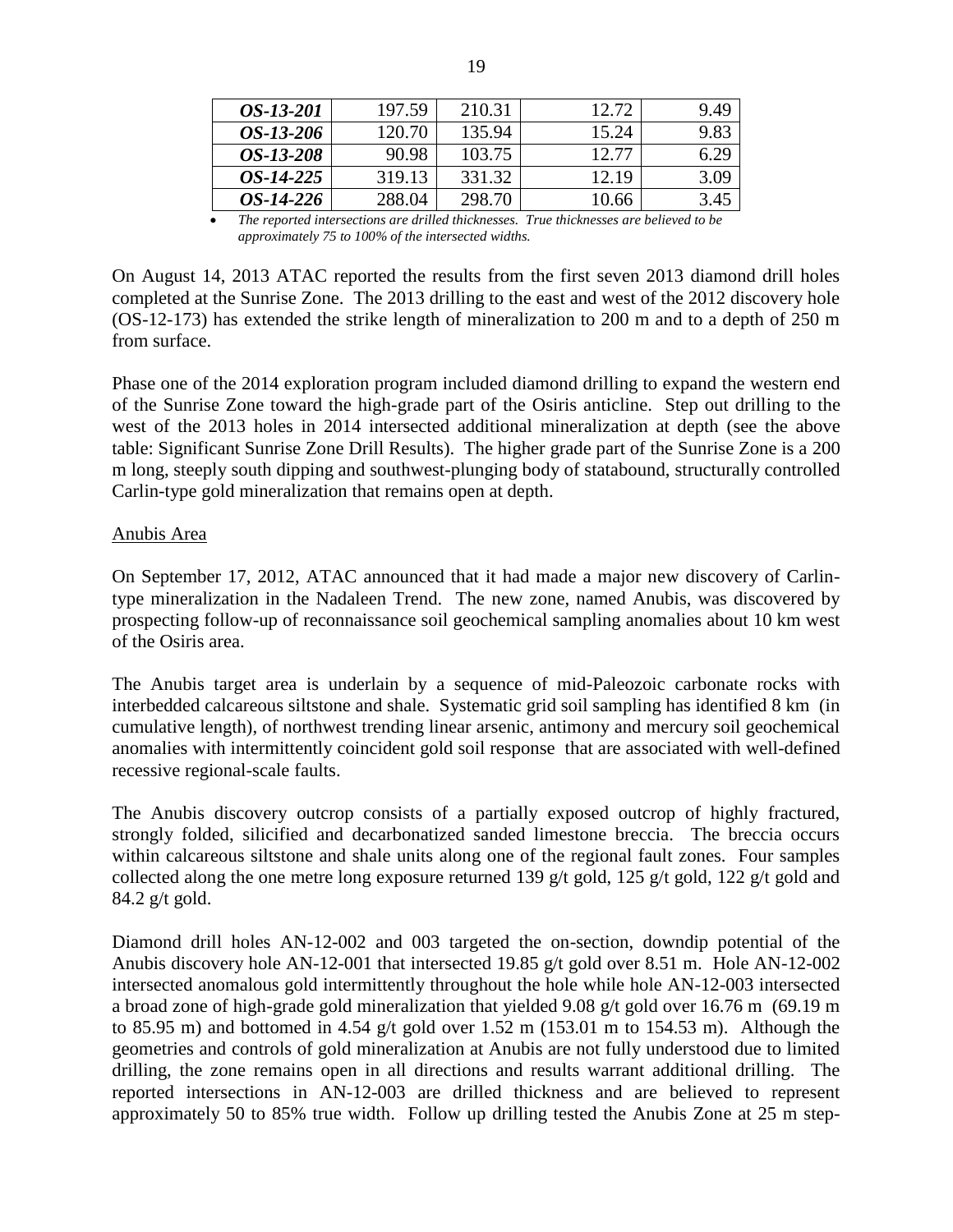outs to the north and south of AN-12-003 as well as at depth. None of the three 2014 holes intersected significant gold mineralization.

Soil geochemistry, prospecting, excavator pitting and mapping in 2013 outlined a highly prospective 12 km<sup>2</sup> area centred within a major fault network. Six new Carlin-type gold targets (Corona, Columba, Dorado, Draco, Zodiac and Lyra) were identified. Preliminary sampling at the Dorado gold target, located 2 km northwest of the Anubis 2012 drill discovery returned assays of 4.64, 3.98, 3.54, 2.63 and 2.62 g/t gold from hand pit grab samples.

Assay results returned greater than  $1 \text{ g/t}$  gold from initial grab samples taken from test pits at the Zodiac, Corona and Draco gold targets. In addition, highlight silver values from Zodiac and Corona included 900 g/t (26.25 oz/ton) silver and 2,910 g/t (84.88 oz/ton) silver, respectively. In addition, Anubis and Ana gold targets were advanced through detailed mapping.

Trenching and geochemical sampling in 2014 outlined a cumulative strike length of 8 km of elevated pathfinder element+gold response in overburden and bedrock along favourable northwest-trending extensional faults. The anomalies and elevated gold response are strongest where major and secondary faults intersect and they occur with well-developed Carlin-type hydrothermal alteration. The associated fault zones are considered to be feeder fault systems. The overall  $18 \text{ km}^2$  geochemical footprint of the Anubis area, together with peripheral occurrences of high-grade silver-lead-gold mineralization at the Corona and Zodiac targets, suggests a very large Carlin-type system. Within this system, ten priority exploration targets have been identified for follow-up exploration.

The systematic 2014 exploration program was very successful in achieving ATAC's objective of tracing known gold bearing faults and identifying new mineralized crosscutting faults over the largely untested regional-scale mineralizing system that underlies the Nadaleen Trend. As with many Carlin-type deposits in Nevada, understanding mineralizing structures and where they interact with receptive calcareous host rocks is a critical step before targeting drill holes. The focused 2014 exploration program at Anubis generated a large amount of exploration data that will be compiled to prioritize future drill targets.

#### 2015 Exploration Program

The 2015 exploration program at the Rackla Gold Project will be conducted within the Nadaleen trend and will focus on expanding the Conrad zone and advancing the gold discoveries within the Anubis cluster. Phase I of the program has been budgeted at \$3 million and will include:

- shallow diamond drilling to test the eastern portion of the Conrad Upper zone;
- diamond drilling in the untested area between the Conrad Upper and Middle zones;
- step out diamond drilling at the Conrad Lower zone; and
- rotary air blast drilling of approximately 20 geochemical anomalies and structures within the Anubis cluster.

Field crews will be mobilized during the first week of June and drilling is expected to commence on or about June 15, 2015.

## Analytical Procedures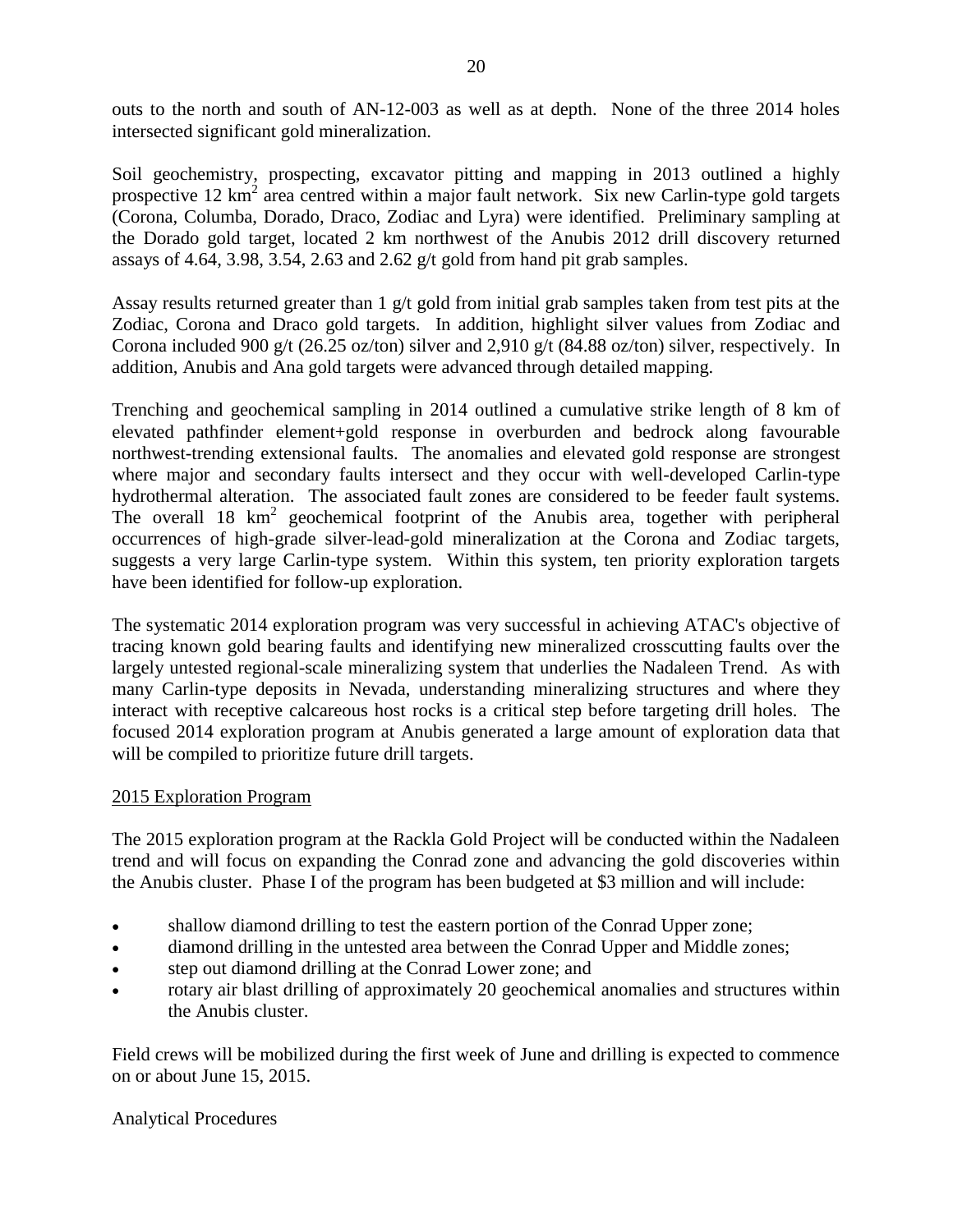Drill core samples were forwarded to ALS Minerals in Whitehorse, Y.T. or North Vancouver, B.C. where they were fine crushed before a 250 gram split was pulverized to better than 85% passing 75 microns. The pulverizing circuit was cleaned with quartz sand twice between samples. Pulps were then analysed at ALS Minerals in North Vancouver where splits of the pulverized fraction were routinely dissolved in a multi-acid solution and analyzed for 49 elements using inductively coupled plasma (ICP) together with mass spectrometry (MS) or atomic emission spectroscopy (AES). Gold analyses were by the Au-AA26 procedure that involves fire assay preparation using a 50 gram charge with an atomic absorption spectroscopy (AAS) finish. Mercury analyses were digested with aqua regia and analyzed by inductively coupled plasma mass spectrometry (ICP-MS).

Rigorous procedures are in place regarding sample collection, chain of custody and data entry. Certified assay standards, duplicate samples and blanks are routinely inserted into the sample stream to ensure integrity of the assay process.

### (b) **Rosy Property**

ATAC holds a 100% interest in the Rosy property which covers a large system of gold-silver veins located in the Whitehorse Mining District of southern Yukon. Property-wide, helicopterborne VTEM and magnetic surveys were flown during 2007 and soil geochemical surveys, prospecting and geological mapping were conducted in July 2008. This work identified two main areas of vein mineralization and a number of gold-in-soil anomalies.

ATAC carried out further soil sampling and prospecting in 2009 and identified additional weakly mineralized veins. In July 2010 Bonaparte Capital Corp. ("Bonaparte") conducted a two hole, 263 m diamond drill program. Results were disappointing and Bonaparte terminated its option on the property in December 2010. No exploration work has been carried out on the Rosy property since 2010.

## (c) **Connaught Property**

The Connaught property is owned 100% by ATAC and is located in the Dawson Mining District in west-central Yukon. It lies immediately south of the Sixtymile placer gold camp, approximately 65 km west of Dawson City.

The property hosts a number of silver-lead-gold veins within a 13 by 5 km area of anomalous soil geochemical response which approximately coincides with a pronounced magnetic high. Although the area has good road access, follow-up work has been limited to trenching and a few drill holes along lightly vegetated ridge tops. Where exposed, the veins are typically 0.3 to 2 m wide and grade 100 to 2,000 g/t silver with 0.3 to 2 g/t gold and 3 to 60% lead. A 218 tonne bulk sample test completed by a previous operator in 2011 averaged 2,228.5 g/t silver and 60% lead.

ATAC is in the process of planning a 2015 work program at the Connaught property which would consist of soil sampling, prospecting and geological mapping. The anticipated budget for the program will be approximately \$80,000 and the work will be carried out during the last two weeks of August 2015.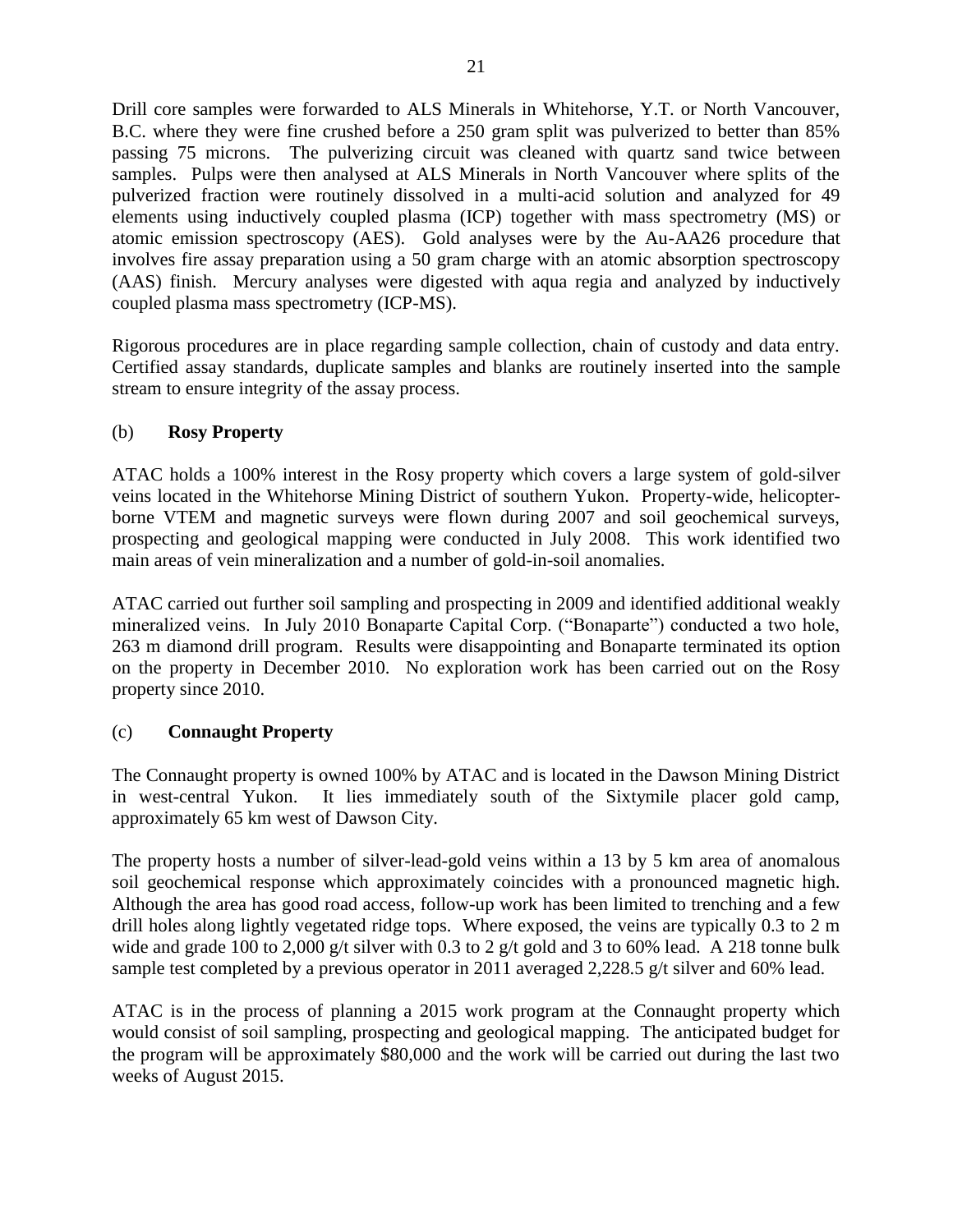### (d) **Panorama Property**

ATAC holds a 100% interest in the Panorama property which consists of 36 mineral claims located in Dawson Mining District of west-central Yukon. The property is a bulk-tonnage gold prospect modelled on the former Brewery Creek Mine, 15 km to the west.

No work was carried out on the property in 2013 or 2014.

### (e) **Rusty Property** (T claims)

ATAC holds a 100% interest in the 73 mineral claims comprising the Rusty property, located 125 km northeast of the community of Mayo, Yukon. The property is a silver-lead-zinc exploration target. A minor geochemical sampling program was competed in 2014.

#### (f) **Idaho Creek Property**

In 2006 ATAC staked the 58 claims comprising the Idaho Creek property in the Whitehorse Mining District in west-central Yukon. The property hosts gold and silver mineralization, geophysical anomalies and extensive soil geochemical anomalies, some of which were drill tested in 2006 and 2007 under the terms of an option agreement that was terminated in November 2007. Drill results were generally disappointing and accumulated costs were writtenoff by ATAC.

The property was held under option by a third party during the period January 2010 through November 2014. No significant exploration was work was carried out during the option period.

#### **2. Dawson Gold Joint Venture**

ATAC and Arcus Development Group Inc. ("Arcus") each hold a 50% interest in the Dawson Gold joint venture. The joint venture was established on February 21, 2012 following the exercise of a property option by Arcus and its acquisition of a 50% interest in the Dawson Gold mineral properties.

The Dawson Gold joint venture land package consists of four claim blocks located in the Whitehorse and Dawson Mining Districts of west-central Yukon, adjacent to or near the White Gold and Black Fox properties of Kinross Gold Corporation ("Kinross") and the Coffee property of Kaminak Gold Corporation ("Kaminak").

Work programs in 2009 through 2011 by Arcus under the option phase of its agreement with ATAC resulted in the identification of multiple geochemical anomalies on the Dawson Gold Project properties. During the summer of 2011, Arcus drill tested a number of the coincident geophysical and geochemical anomalies at each of the Dan Man and Touleary properties. A volcanogenic massive sulphide discovery was made at the Touleary property.

Small work programs in 2012 and 2013 consisted of hand pit testing and expanded soil grids at Touleary and ridge crest soil sampling at Shamrock. The budget for the 2012 and 2013 programs were approximately \$100,000 each and were jointly funded by ATAC and Arcus. No field work was carried out by the joint venture in 2014.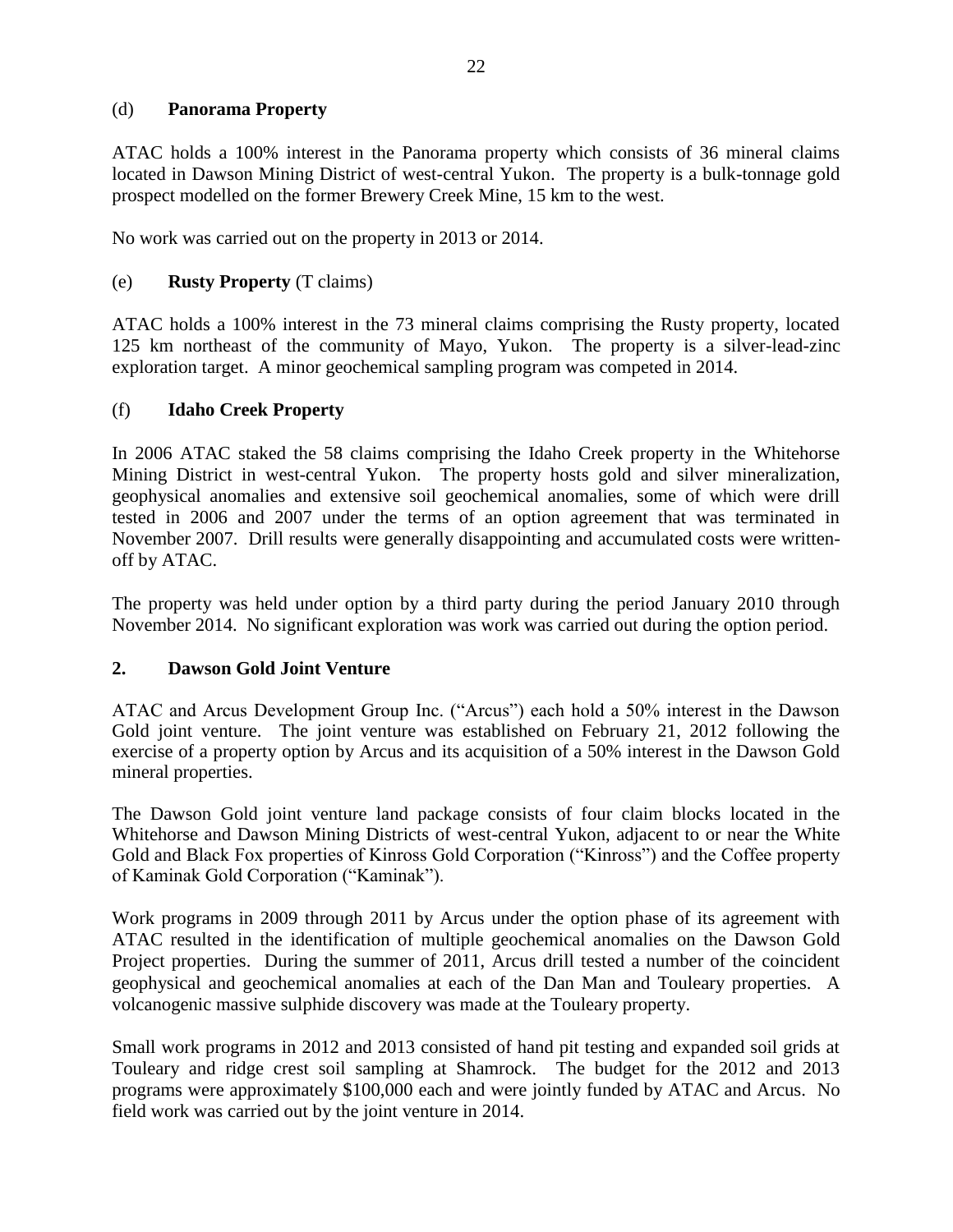### **TECHNICAL REVIEW**

Technical information disclosed in this MD&A has been reviewed by Julia Lane, B.Sc., P. Geo., a geological consultant to ATAC and a qualified person for the purposes of National Instrument  $43 - 101$ .

#### **SUBSEQUENT EVENTS**

No material changes related to the business of ATAC have occurred since March 31, 2015.

## **SHARE CAPITAL INFORMATION**

#### **Shares**

The authorized share capital of ATAC consists of the following classes of shares:

- (a) an unlimited number of common shares without par value; and
- (b) an unlimited number of Class A preferred shares with a par value of \$1.00 each.

As of March 31, 2015 and May 15, 2015, there were 117,794,577 ATAC common shares issued and outstanding.

#### **Stock Options**

As of May 15, 2015, ATAC had outstanding stock options to acquire 9,297,000 common shares as follows:

| <b>Number of Options Outstanding</b> | Price  | <b>Expiry Date</b> |
|--------------------------------------|--------|--------------------|
| 100,000                              | \$1.49 | June 16, 2015      |
| 1,185,000                            | \$1.80 | March 11, 2016     |
| 100,000                              | \$2.60 | January 20, 2017   |
| 2,057,000                            | \$3.00 | March 23, 2017     |
| 20,000                               | \$1.70 | December 14, 2017  |
| 1,840,000                            | \$1.80 | January 29, 2018   |
| 2,195,000                            | \$0.75 | February 3, 2019   |
| 1,800,000                            | \$0.75 | January 23, 2020   |
| 9,297,000                            |        |                    |

#### **Warrants**

As of May 15, 2015, ATAC had no outstanding warrants to acquire common shares.